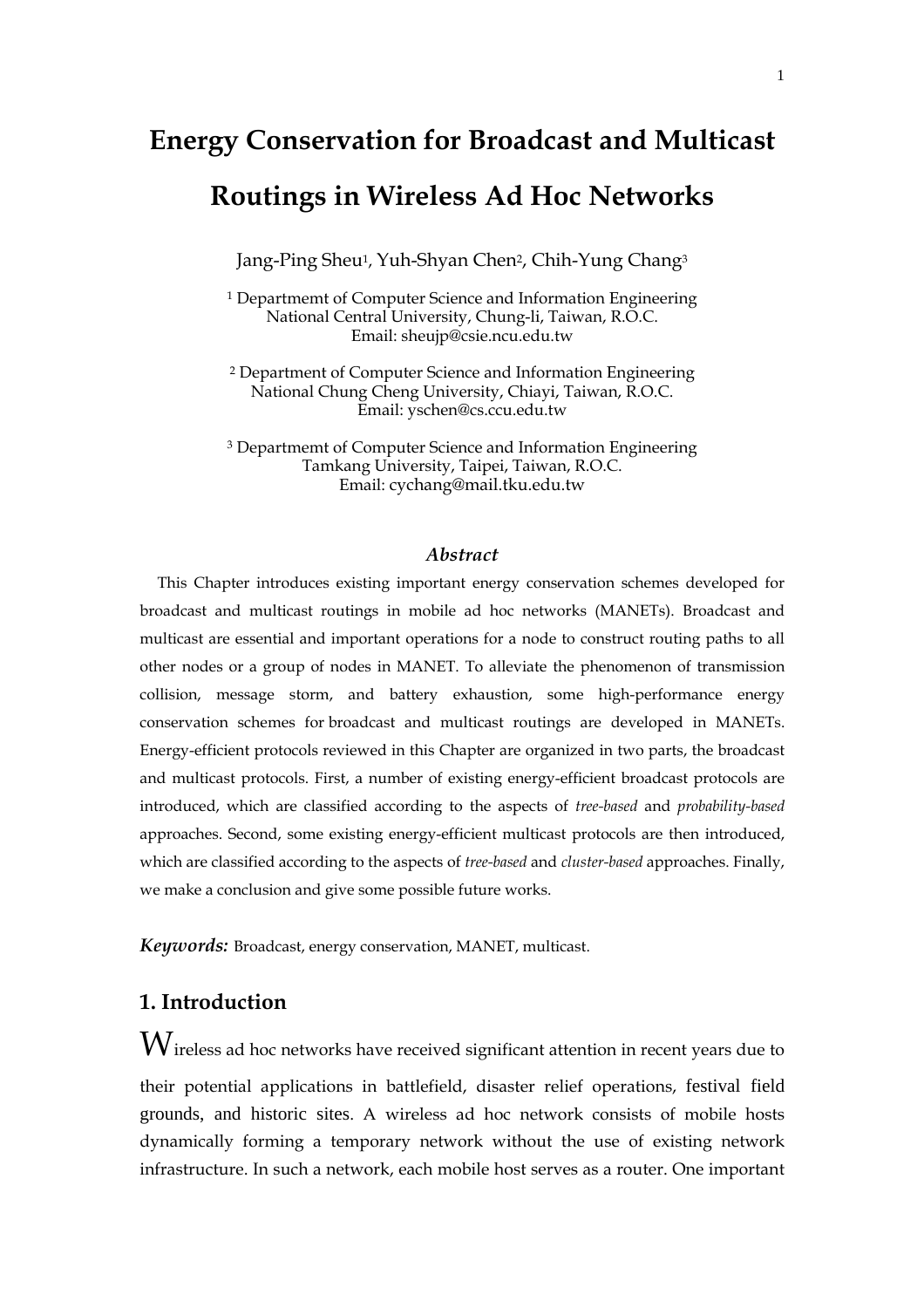issue in ad hoc network routing is the energy consumption. In MANETs, mobile hosts are powered by batteries and unable to recharge or replace batteries during a mission. Therefore, the limited battery lifetime imposes a constraint on the network performance. To maximize the network lifetime, the traffic should be routed in such a way that the energy consumption is minimized.

Broadcast and multicast are important operations for mobile hosts to construct a routing path in MANET. Broadcast is a communication function that a node, called the source, sends messages to all the other nodes in the networks. Broadcast is an important function in applications of ad hoc networks, such as in cooperative operations, group discussions, and route discovery. Broadcast routing is usually constructing a broadcast tree, which is rooted from the source and contains all the nodes in the network. In addition to broadcasting, multicasting is also an important function in applications including distributed game, replicated file systems, and teleconferencing. Multicast in MANET is defined by delivering multicast packets from single source node to all member nodes in a multi-hop communication manner. The energy cost of all the nodes that transmit the broadcast or multicast message in MANET should be minimized.

To overcome the problems of transmission collision, message storm, and battery exhaustion, several energy conservation schemes for broadcast and multicast routings are proposed in literature [1-23]. This Chapter consists of two parts. First part introduces novel energy conservation schemes for broadcast routing in MANETs, and the second part investigates existing energy conservation schemes for multicast routing in MANETs.

In the first part, existing energy-efficient broadcast protocols can be classified into tree-based and probability-based approaches. The tree-based broadcast protocol is to construct the *minimum-energy broadcast tree* [1-9], which is a broadcast tree with minimum-energy consumption. To establish the minimum-energy broadcast tree, centralized algorithms [1-3] and distributed algorithms [8-9] are investigated in wireless ad hoc networks. For centralized algorithms, we review centralized BIP protocol [1] and EWMA protocol [3]. For distributed algorithms, we describe DISP-BIP protocol [8] and RBOP protocol [9]. In addition, integer-programming technique can be used to establish the minimum-energy broadcast tree in [4]. Finally, the *approximation ratio* of existing minimum-energy broadcast protocols is calculated in [5-7]. By considering the probability-based approach, the energy conservation for broadcast routing can be achieved by alleviating the "broadcast storm problem" with high-performance probabilistic scheme [10-12]. A power-balance broadcast approach is then investigated in [13] to extend the network lifetime by using the probabilistic scheme to determine whether the host needs to rebroadcast or not.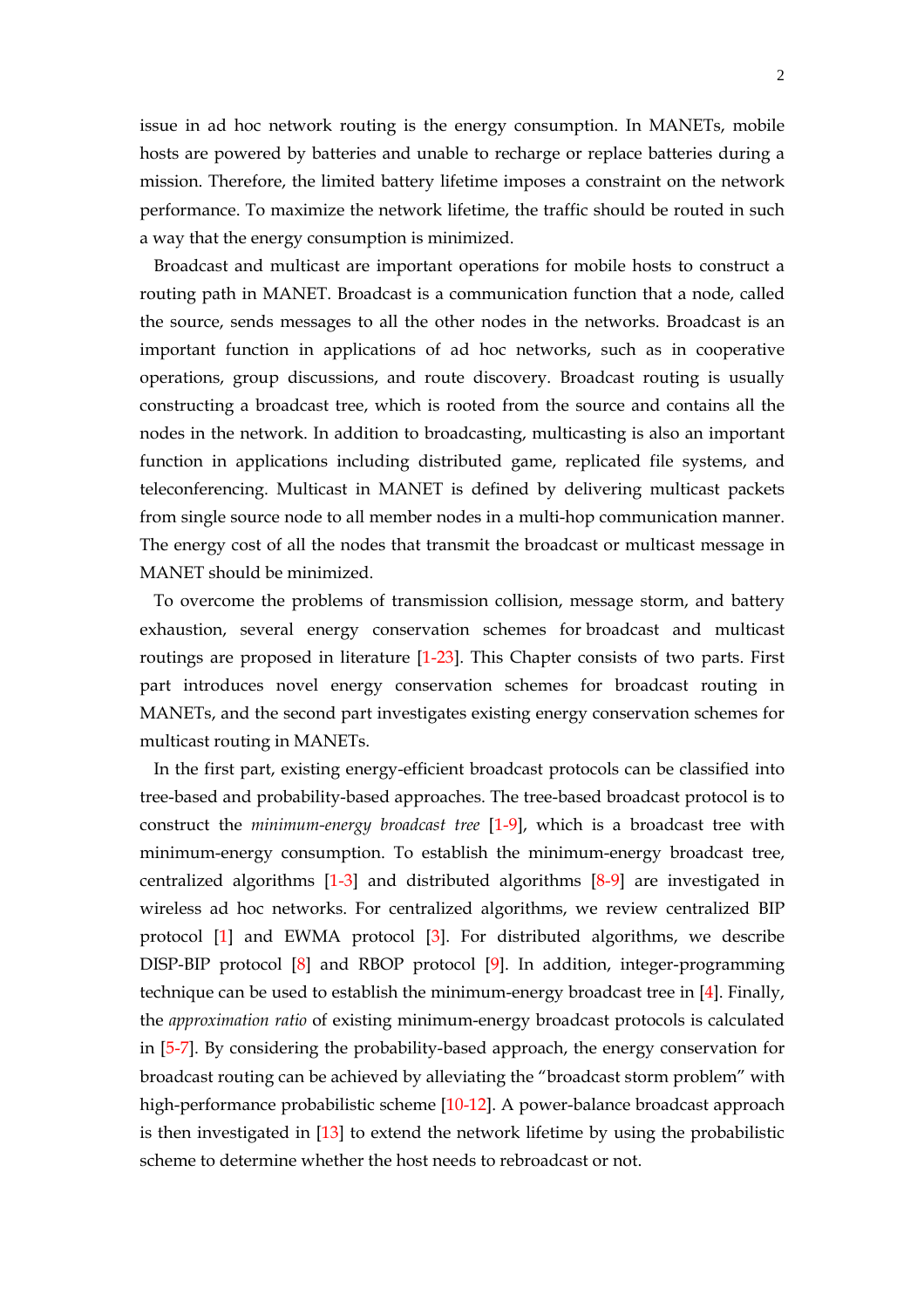In the second part, some existing power-efficient multicast protocols designed for MANET are investigated. According to the topology constructed in the protocols, existing power efficient multicast protocols can be classified into tree-based and cluster-based protocols. In the tree-based multicast protocols, an energy-efficient broadcast tree is firstly constructed. By considering power consumption of nodes in the tree, these protocols propose tree refining and/or pruning rules to construct a power-efficient multicast tree. According to the number of source nodes in the tree, the tree-based multicast protocols are further partitioned into two subsets, the single-source and multi-source multicast protocols. In the subset of single-source multicast protocols, power efficient multicast protocols MIP [2], S-REMiT [14], and RBIP [19] are reviewed. The MIP and S-REMiT protocols apply refining and pruning rules on existing broadcast tree to construct a power-efficient multicast tree. Some applications require the multicast to be reliable. The RBIP considers the reliable multicast and takes into consideration the retransmission cost in energy consumption. Another multicast protocol, G-REMiT [15] is also reviewed in tree-based multicast category. Different from the protocols mentioned above, G-REMiT [15] protocol is mainly designed for multi-source energy efficient multicast tree. In addition to the tree-based multicast protocols, subsection 3.2 reviews Cluster-Based Multicast Protocol (CBMP) [16] that applies the existing ODMRP [17] protocol on cluster topology to achieve the purpose of energy efficient multicast communication.

The rest of this Chapter is organized as follows. Section 2 reviews energy-efficient broadcast protocols in MANETs. Section 3 introduces energy-efficient multicast protocols in MANETs. Section 4 concludes this Chapter and gives some possible future works.

## **2. Energy-Efficient Broadcast Protocols in MANETs**

 This section describes existing valuable energy-efficient broadcasting protocols in MANETs. These energy-efficient broadcast protocols are categories according to the aspects of *tree-based* and *probability-based* approaches. The detail operations of these energy-efficient broadcast protocols are described as follows.

## **2.1 Tree-Based Approach**

The *minimum-energy broadcast tree* is formally defined in [3] as follows. Given the source node *r*, a set consisting of pairs of relaying nodes and their respective transmission levels is constructed such that all nodes in the network receive a message sent by *r*, and the total energy expenditure for this task is minimized. The objective of energy-efficient broadcasting protocols herein is to construct the *minimum-energy broadcast tree*. In the following, sections 2.1.1 describes centralized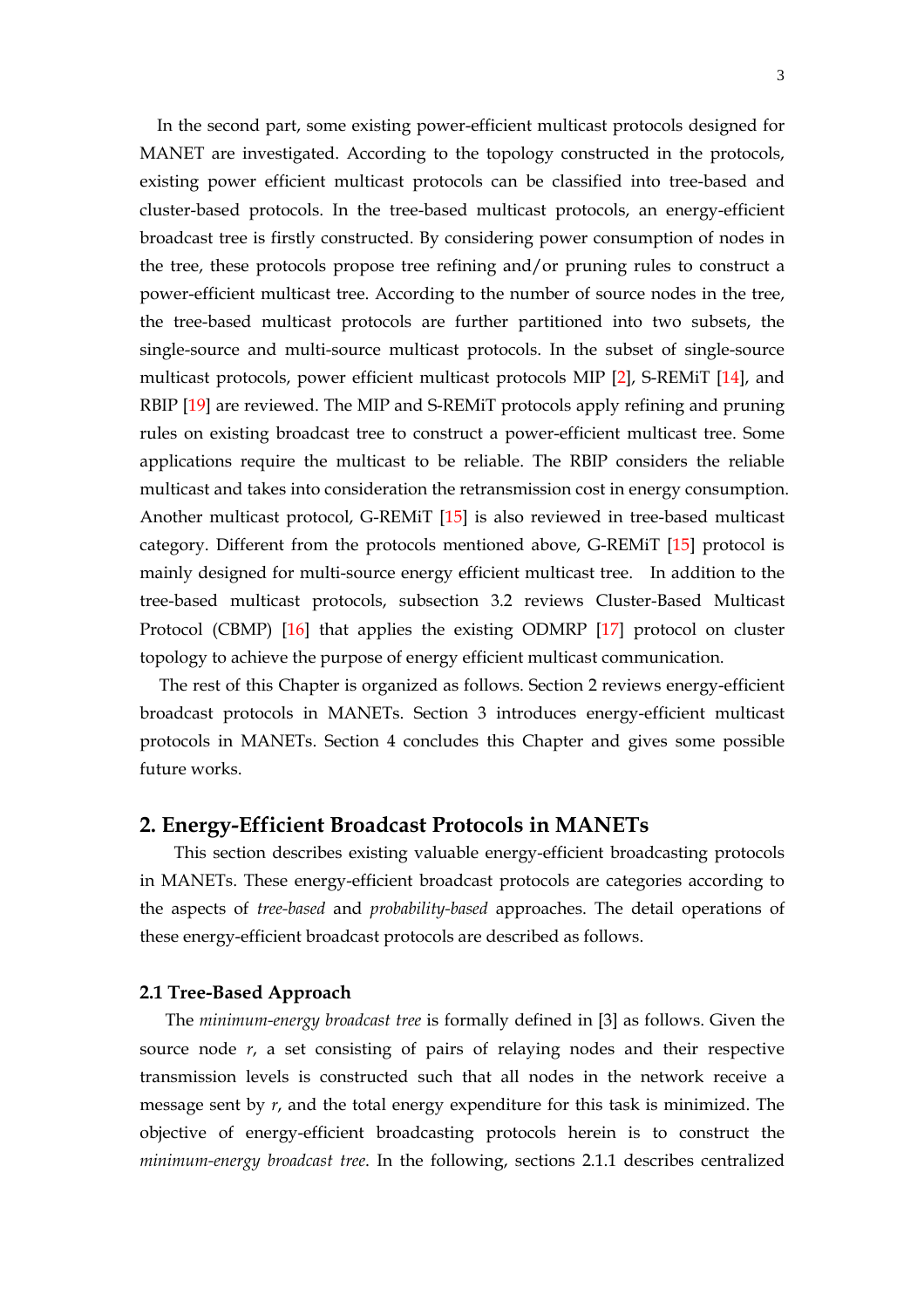algorithms to establish the minimum-energy broadcast tree. Section 2.1.2 expresses distributed algorithms of constructing the minimum-energy broadcast tree. Section 2.1.3 investigates the establishment of minimum-energy broadcast tree by using the integer programming technique. Finally, section 2.1.4 calculates the approximation ratio of existing minimum-energy broadcast protocols.

## **2.1.1 Centralized Algorithm**

To build a spanning tree with the minimum energy consumption, one nature way is to construct a *Minimum Spanning Tree* (MST) [1, 2, 3]. A centralized algorithm, called as centralized BIP (*Broadcast Incremental Power*) algorithm, is developed in [1] to construct a *minimum-energy broadcast tree* in MANETs. An improved centralized algorithm, named EWMA (Embedded Wireless Multicast Advantage), is proposed in [3] to construct a minimum-energy broadcast tree with less power consumption.

**A. Centralized BIP (Broadcast Incremental Power Algorithm)** [1]**:** A centralized algorithm, called BIP (*Broadcast Incremental Power*) algorithm, is developed to build an energy-efficient broadcast tree in a MANET. BIP algorithm exploits the broadcast nature of the wireless communication environment, and addresses the need for energy-efficient operation. The main objective of BIP is to construct a minimum-energy broadcast tree. The BIP algorithm is based on the Prim's algorithm [2], which is an algorithm to search for minimum spanning trees (MST). The wireless communication model is defined as follows. First, omni-directional antennas are used, such that every transmission by a node can be received by all nodes that lie within its communication range. Second, the connectivity of the network depends on the transmission power; each node can choose its power level, not to exceed some maximum value  $P_{\text{max}}$ . BIP assumed that the received signal power varies as  $r^{-\alpha}$ ,

where  $r$  is the range and  $\alpha$  is a parameter that typically takes on a value between 2 and 4. Without loss of generality,  $P_{ij}$  = power needed for link between nodes *i* and

 $j = r^{\alpha}$ , where *r* is the distance between nodes *i* and *j*.

BIP algorithm and following protocols adopts the use of omni-directional antennas; thus all nodes within communication range of a transmitting node can receive its transmission. Consider the example shown in Fig. 1, in which a subset of the multicast tree involves node *i*, which is transmitting to its neighbors, node *j* and node *k*. The power required to reach node *j* is  $P_{ij}$  and the power required to reach node *k* is  $P_{ik}$ . A single transmission at power  $P_{i,(i,k)} = \max\{P_{ii}, P_{ik}\}\$ is sufficient to reach both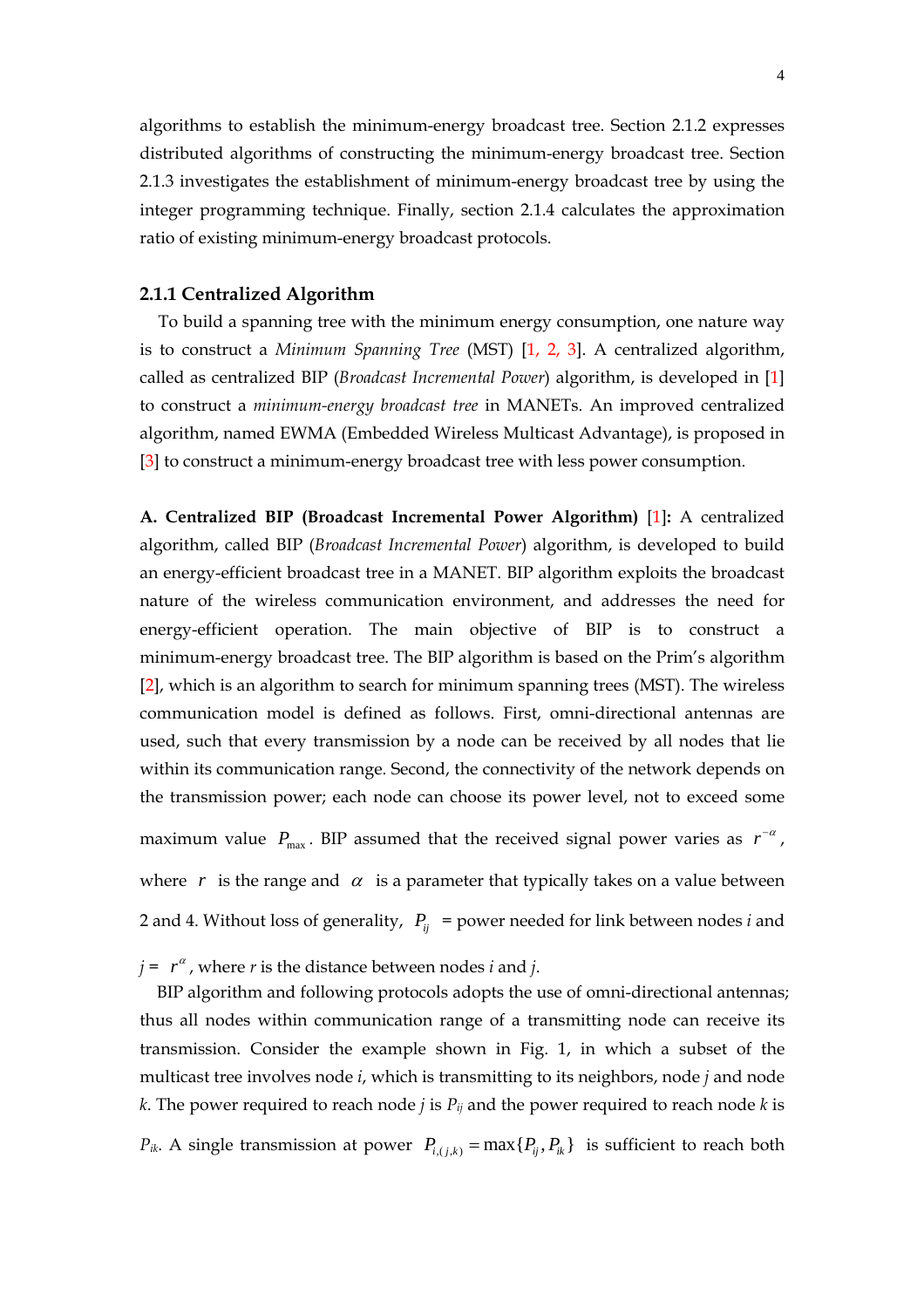node *j* and node *k*, based on the assumption of omni-directional antennas. The ability to exploit this property of wireless communication, which is called as the "*wireless multicast advantage*", it makes multicasting an excellent setting in which to study the potential benefits of energy-efficient protocols.



**Fig. 1:** The "wireless multicast advantage":  $P_{i,(j,k)} = \max\{P_{ij}, P_{ik}\}$ 

The basic operation of BIP by offering a simple example of construction of the broadcast tree, rooted at a source node, is described as follows.

- **1)** Fig. 2 shows a wireless network with ten nodes, in which node 10 is the source node. A propagation constant of  $\alpha$  =2 is assumed. At the first, the tree only consists of the source node. Then BIP begins by determining which node should be selected so that source node can reach with minimum incremental power. The source node's nearest neighbor, which is node 9, should be added to the tree. The notation  $10 \rightarrow 9$  means that adding the transmission from node 10 to node 9.
- **2)** BIP then determines which "new" node can be added to the tree at *minimum additional* cost. There are two alternatives. Either node 10 can increase its power to reach a second node, or node 9 can transmit to its nearest neighbor that is not already in the tree. In this example, node 10 increases its power level to reach node 6. Note that the cost associated with the addition of node 6 to the tree is the incremental cost associated with increasing node 10's power level sufficient to

reach node 6. The cost of a transmission between nodes 10 and 9 is 
$$
r_{10,9}^{\alpha}
$$
, and the

cost of a transmission between nodes 10 and 6 is  $r_{10,6}^{\alpha}$ . The incremental cost

associated with adding node 6 to the tree is  $r_{10,6}^{\alpha} - r_{10,9}^{\alpha}$ . BIP exploits the broadcast advantage because when node 10 with sufficient power to reach node 6, the node 10 also can reach to node 9.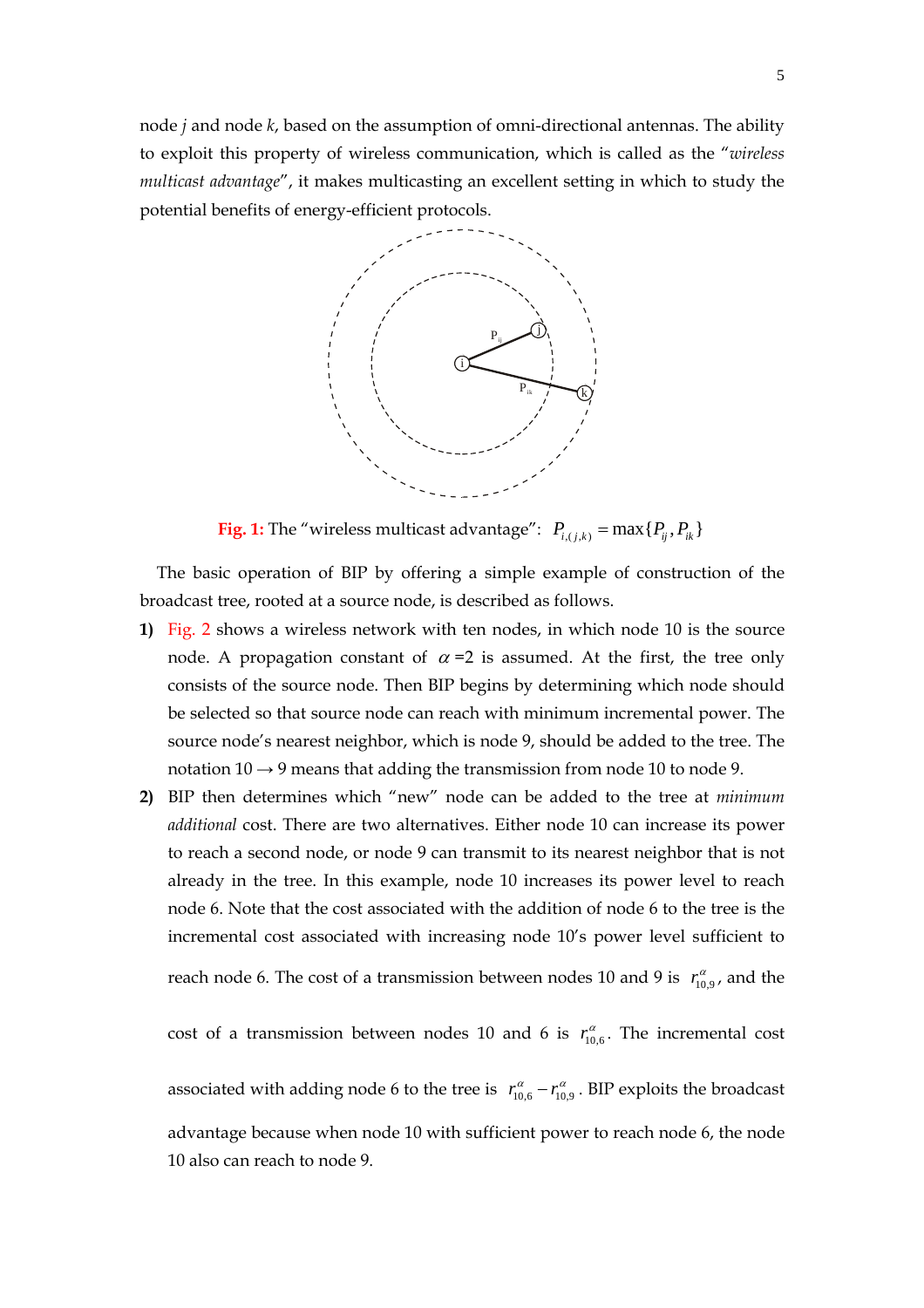- **3)** There are now three nodes in the tree, namely nodes 6, 9, and 10. For each of these nodes, BIP determines the incremental cost to reach a new node; that is  $6 \rightarrow$ 7, as shown in Fig. 2.
- **4)** This procedure is repeatedly performed until all nodes are included in the tree. The order in which the nodes were added is:  $6 \rightarrow 8$ ,  $6 \rightarrow 5$ ,  $9 \rightarrow 1$ ,  $9 \rightarrow 3$ ,  $9 \rightarrow 4$ ,  $9$  $\rightarrow$  2.



**Fig. 2:** Broadcast tree using BIP

**B. EWMA (Embedded Wireless Multicast Advantage)** [3]: The EWMA protocol includes two steps.

**1)** A minimum spanning tree (MST) for broadcasting tree is initially established as shown in Fig. 3, where node 10 is the *source* node and nodes 9, 1, 6, and 8 are *forwarding* nodes. The power consumptions of nodes 10, 9, 1, 6, and 8 are 2, 8, 4, 5, and 4, respectively. The total energy consumption of the MST is 23



**Fig. 3:** A MST broadcasting tree

**2)** EWMA calculates the necessary power for every node from the constructed MST in step **1)**. A node is said to be an *exclude node* if the node is a transmitting node in MST but is not transmitting node in the final EWMA broadcasting tree. The key idea of EWMA is to search for exclude nodes by increasing less power consumption for the exclude node to cover more forwarding nodes. For example,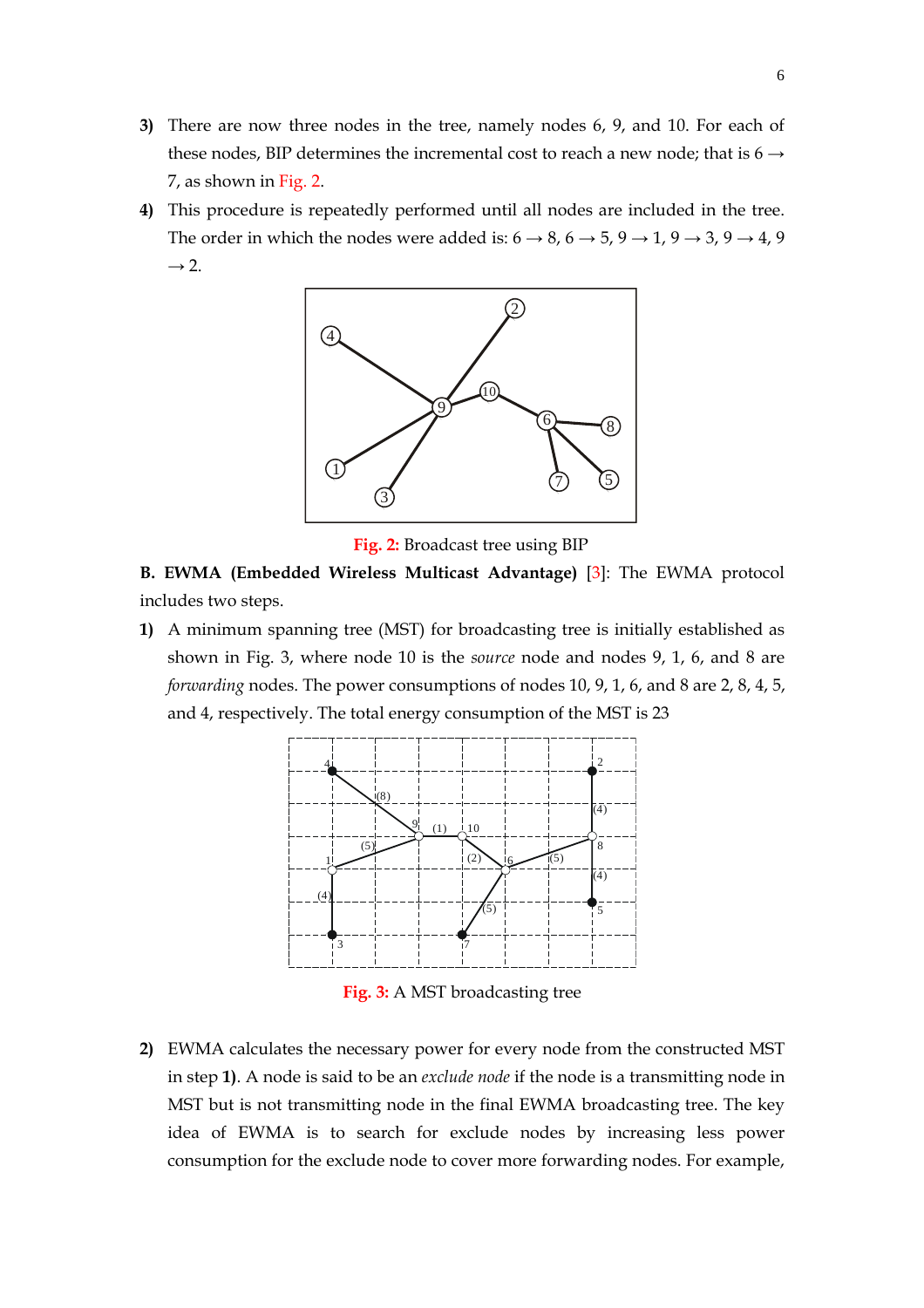the resultant broadcast tree produced by EWMA is shown in Fig. 4. After increasing power consumption of node 10 (from 2 to 13), then original forwarding nodes 9, 6, and 8 in MST, can be excluded in the EWMA broadcast tree. Therefore, only nodes 10 and 1 are used in the EWMA broadcast tree. The total energy consumption of EWMA broadcast tree is  $13 + 4 = 17$ . This result is illustrated in Fig. 4.



**Fig. 4:** The EWMA broadcast tree

## **C. Integer Programming Technique** [4]:

It is interested that three different integer programming models which are used for an optimal solution of the minimum power broadcast problem [4]. The main idea is to use the *power matrix P*, where the (*i*, *j*)-th element of the power matrix *P* defines the power required for node *i* to transmit to node *j*. For instance as shown in Fig. 5, the

power matrix *P* is\n
$$
\begin{bmatrix}\n0 & 8.4645 & 12.5538 & 13.6351 \\
8.4645 & 0 & 0.5470 & 3.8732 \\
12.5538 & 0.5470 & 0 & 5.7910 \\
13.6351 & 3.8732 & 5.7910 & 0\n\end{bmatrix}
$$
. In addition, a *reward matrix R* is

defined by  $\overline{a}$  $P_{mn}(p) = \begin{cases} 1, & \text{if } P_{mp} \leq P_{mn} \\ 0, & \text{otherwise} \end{cases}$  $P_{mn} \leq P_n$  $R_{mn}(p) = \left\{ \begin{array}{ccc} m & m & m \\ m & m & m \end{array} \right.$  An example shown in Fig. 5 explains the meaning

of the reward matrix. A binary encodings is produced of all the nodes covered (or not covered) by all possible transmissions in the network. For instance, the transmission 2→1 results in nodes 1, 3, and 4 being covered, therefore  $R_{21}$  = [1 0 1 1] is encoded in the (2, 1) cell of the reward matrix. Therefore, reward matrix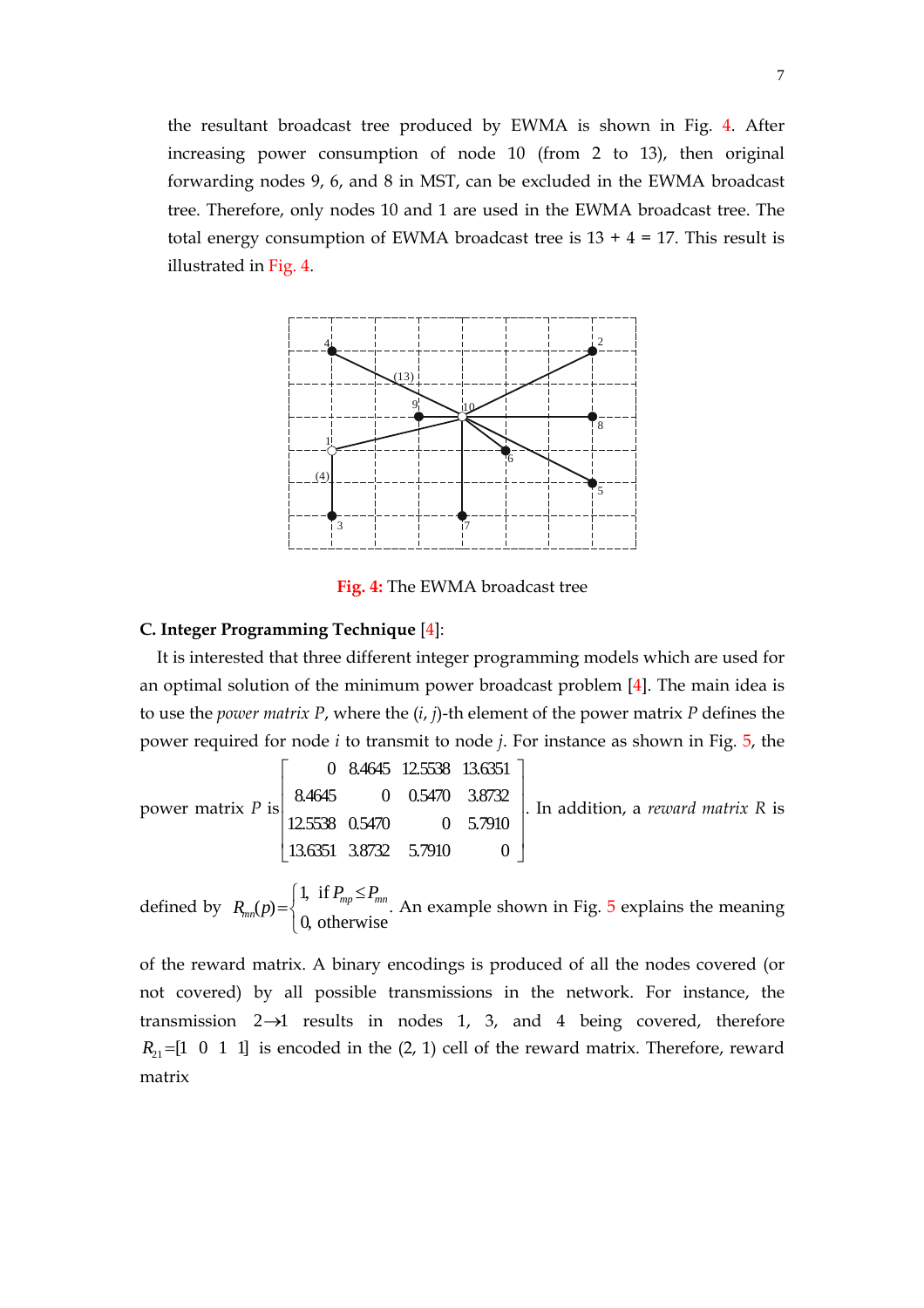$$
R = \begin{bmatrix} [ & 0 & 0 & 0 & 0 & ] & [ & 0 & 1 & 0 & 0 & ] & [ & 0 & 1 & 1 & 0 & ] & [ & 0 & 1 & 1 & 1 & 1] \\ [ & 1 & 0 & 1 & 1 & ] & [ & 0 & 0 & 0 & 0 & ] & [ & 0 & 0 & 1 & 0 & ] & [ & 0 & 0 & 1 & 1 & 1] \\ [ & 1 & 1 & 0 & 1 & ] & [ & 0 & 1 & 0 & 0 & ] & [ & 0 & 0 & 0 & 0 & ] & [ & 0 & 1 & 0 & 1 & 1] \\ [ & 1 & 1 & 1 & 0 & ] & [ & 0 & 1 & 0 & 0 & ] & [ & 0 & 1 & 1 & 0 & ] & [ & 0 & 0 & 0 & 0 & ] \end{bmatrix}.
$$

To utilize the information of calculated *power matrix P* and *reward matrix R*, the minimum power broadcast tree is constructed by using integer programming formulations [4].



**Fig. 5:** Example of a MANET and node 4 is the source node.

## **D. Calculating Approximation Ratios on Static Ad Hoc Networks** [5][6][7]:

A wireless ad hoc network is said as the *static* ad hoc wireless network [5][6][7] if the nodes in the ad hoc network are assumed to be a point set randomly distributed in a two-dimensional plane and there is no mobility. The minimum-energy broadcast routing in static ad hoc wireless networks are first considered in [5]. By exploring geometric structures of Euclidean MSTs, it is proven in [5] that the *approximation ratios* of MST and centralized BIP are between 6 and 12, and between  $\frac{13}{3}$  and 12, respectively, where the approximation ratio means that the results obtained by their executions are how close to the optimal value. Furthermore, the approximation ratio of the MST-based heuristic for the energy-efficient broadcast problem in static ad-hoc networks is investigated in [6]. The main result in [6] shows that the approximation ratio is about 6.4. In addition, an energy-efficient broadcasting routing is developed in static ad hoc wireless networks [7]. This work proposed three heuristic algorithms, namely, shortest path tree heuristic, greedy heuristic, and node weighted Steiner tree-based heuristic, which are centralized algorithms. The approximation ratio of the node weighted Steiner tree-based heuristic is proven to be  $(1 + 2\ln(n-1))$  [7].

## **2.1.2 Distributed Algorithm**

A distributed version of BIP algorithm, named DIST-BIP, is then proposed in [8]. A localized minimum-energy broadcasting protocol is developed in [9] such that each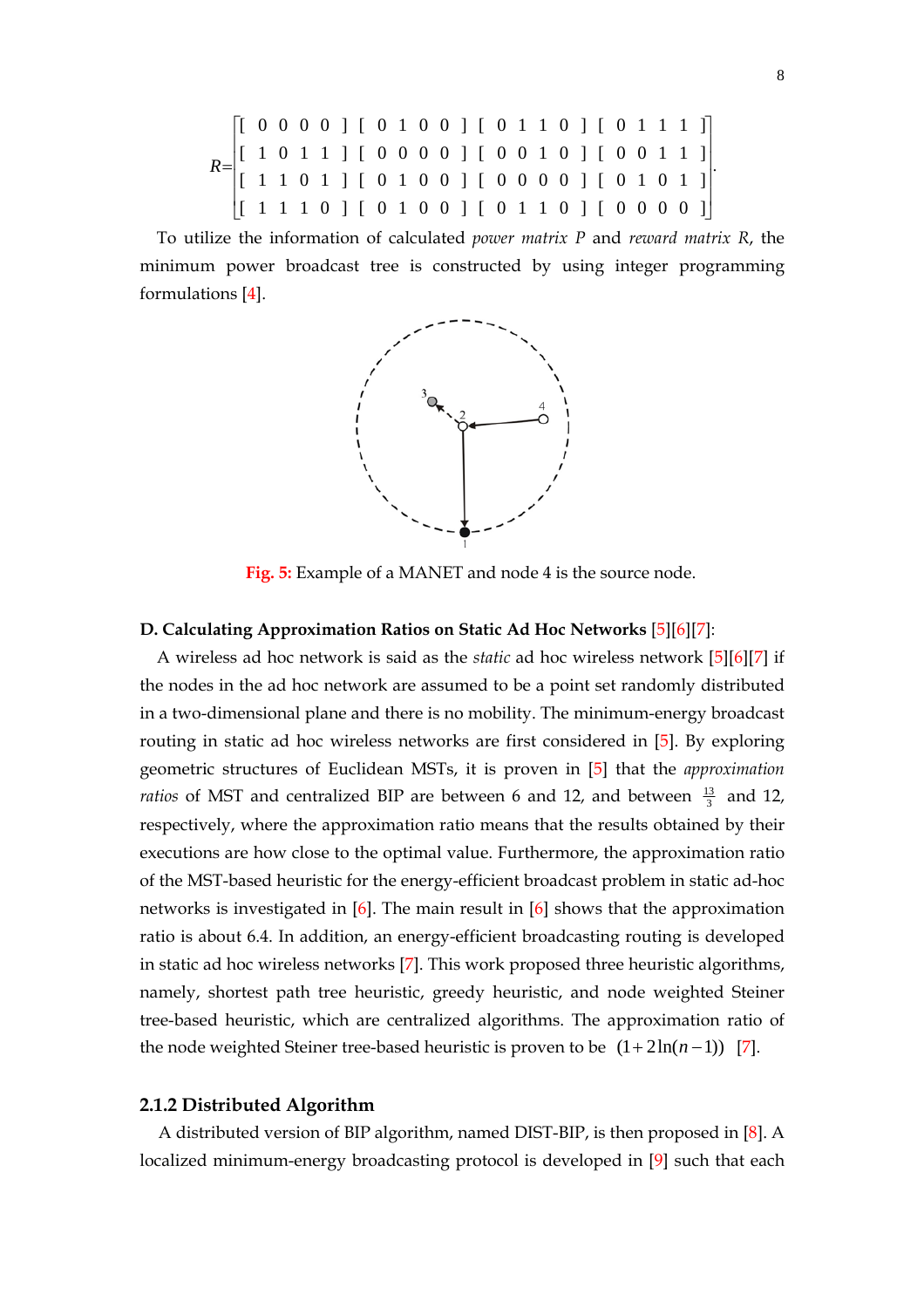node only requires the local information.

**A. DIST-BIP (Distributed Broadcast Incremental Power) [8]:** Two distributed BIP algorithms are proposed. One is Dist-BIP-A (Distributed-BIP-All), another one is Dist-BIP-G (Distributed-BIP-Gateway). In Dist-BIP-A algorithm, each node constructs its local BIP tree by using *centralized-BIP* algorithm [1] within one-hop transmission range. After constructing local BIP trees for every node, then each node hears and broadcasts messages from/to its neighbors to connect many local BIP trees to form a global BIP tree. For example, node *i* constructs a local BIP tree as shown in Fig. 6(a). A Dist-BIP-A tree is established as shown in Fig. 6(b) by connecting many local BIP trees, which are constructed by all neighboring nodes. The gateway nodes are jointed to hear and broadcast messages in the Dist-BIP-G protocol to form a Dist-BIP-G tree. An example for the Dist-BIP-G tree is illustrated in Fig. 6(c). Nodes *i*, *j*, and *k* are gateway nodes. The Dist-BIP-G tree is established by connecting local BIP trees, which are constructed by gateway nodes *i*, *j*, and *k.* In general, the message overhead of constructing a Dist-BIP-G tree is less than that of constructing a Dist-BIP-A tree. But the Dist-BIP-A tree is near to the centralized BIP tree.



**Fig. 6:** (a) local BIP tree for node *i*, (b) Dist-BIP-A tree, and (c) Dist-BIP-G tree

**B. RBOP (RNG Broadcast Oriented Protocol) [9]:** A localized minimum-energy broadcasting protocol, named RNG Broadcast Oriented Protocol (RBOP), that utilizes the relative neighborhood graph (RNG), is developed in [9]. The protocol only requires the local information to design the minimum-energy broadcasting protocol. Unlike most existing minimum-energy broadcasting protocols that use the global network information, RBOP only maintains the local information, thus saves the communication overhead for obtaining global information.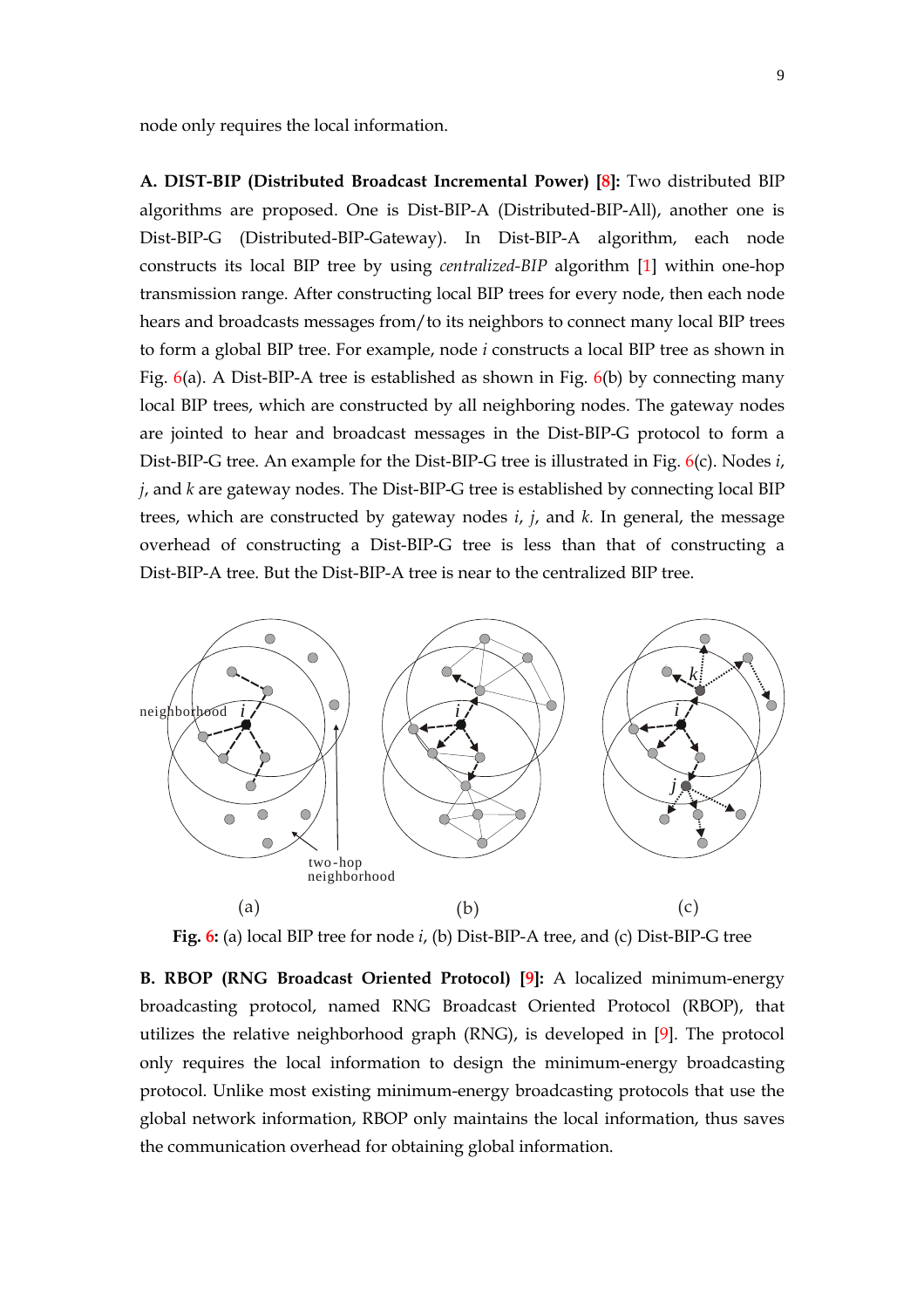To substitute minimum spanning tree (MST) in the protocol by utilizing the *relative neighborhood graph* (RNG), the wireless network is represented by a graph  $G = (V, E)$ , where *V* is the set of nodes and  $E \subseteq V^2$  denotes the edge set which represents the available communications. Note that,  $(u, v)$  belongs to *E* means that *u* can send message to *v*, and *RNG* is a subgraph of *G*. An edge  $(u, v)$  belongs to the RNG if no node *w* exists in the intersection area for nodes  $u$  and  $v$ , as illustrated in Fig. 7. This topology control scheme is called the RNG Topology Control Protocol (RTCP), which is used to build the relative neighborhood graph (RNG).



**Fig. 7:** The edge  $(u, v)$  does not belong to RNG since the existence of node *w* 



**Fig. 8:** Example of RNG Broadcast Oriented Protocol (RBOP)

The main idea of RBOP is when a node *u* receives a message from neighbor nodes, the node selects an edge  $(u,v)$  in RNG as far as possible to broadcast the message within radius *d*(*u*, *v*). For example as shown in Fig. 8, node *S* broadcasts message to *A, B and C* with radius *d*(*S*, *A*)*,* since *d*(*S*, *A*) > *d*(*S*, *C*) > *d*(*S*, *B*), where (*S*, *A*), (*S*, *C*), and (*S*, *B*) are edges belonging to RNG. Then node *C* broadcasts with radius *d*(*C*, *D*). Finally, node *A* broadcasts with radius *d*(*A*, *G*). This method can reduce the total number of broadcast messages and efficiently transmit the broadcast messages. In the simulation results reported in [9], the centralized BIP protocol can save about 50% energy compared to RBOP protocol. But the communication overhead of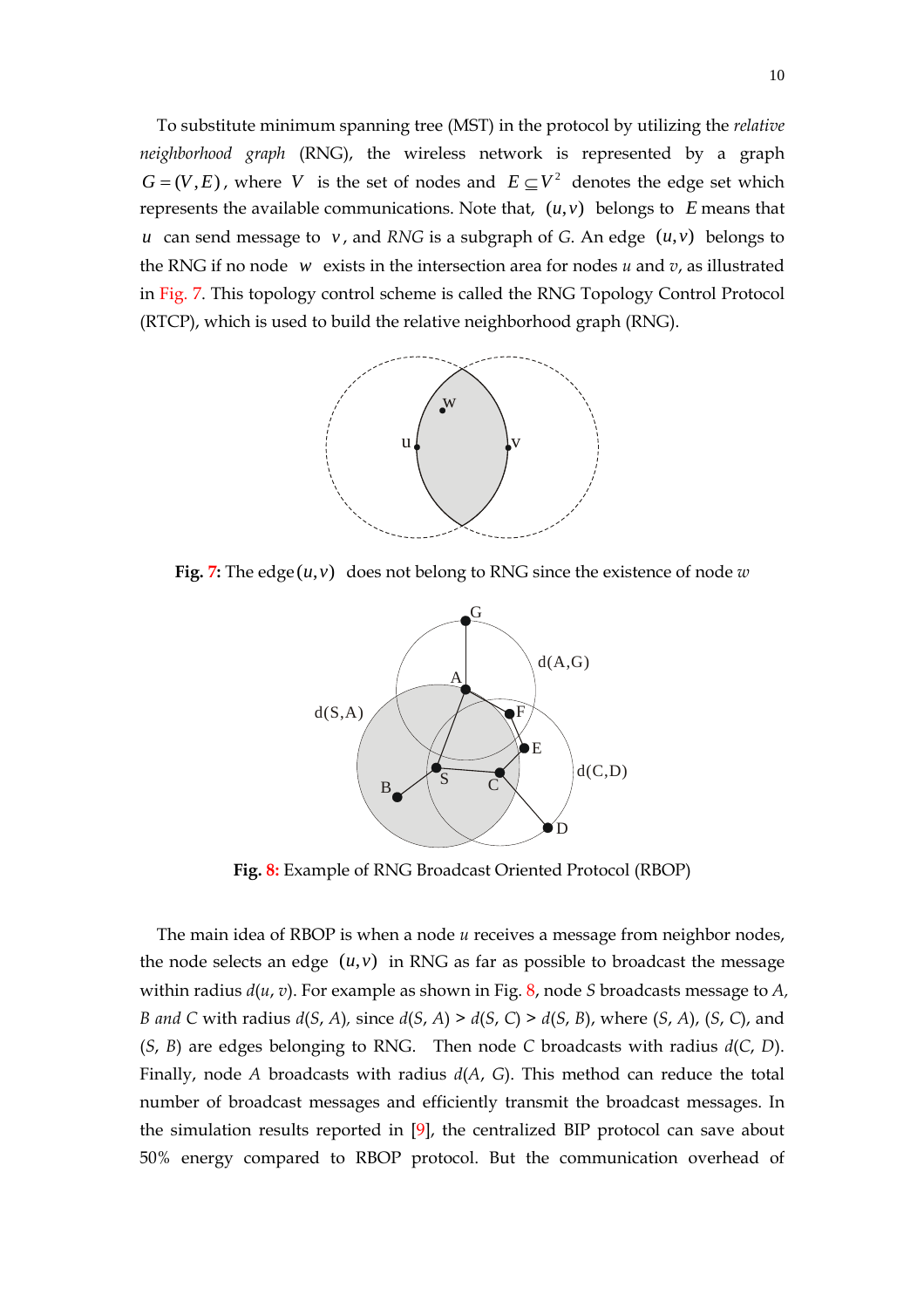centralized BIP is higher than the RBOP protocol.

## **2.2 Probability-based Approach**

Probability-based approach also can be applied to determine whether or not a node should transmit the received packet during broadcasting. Some protocols [10-12] apply probability-based approach to resolve the broadcast storm problem, hence saving the power consumption for redundant transmission. A power-balance protocol proposed in [13] also adopts probability-based approach to balance the power consumption on each node, thus improving the network lifetime. This subsection introduces some probability-based protocols that help to improve the network lifetime.

In MANET, flooding is a basic requirement and is frequently used to broadcast a message over the MANET. However, blind flooding will cause the broadcast storm problem [10], resulting redundant message rebroadcasts, contentions, and collision. Alleviating the retransmission, contention, and collision situations will not only improve the success rate for receiving packet but also reduce the power consumption. To resolve the broadcast storm problem and achieve the goal of energy conservation, the *probabilistic*, *counter-based*, *location-based, polygon-based*, *cluster-based* schemes are investigated in [10].

**2.2.1 Power-Balance Broadcast Protocol [10]:** In [13], a power-balance broadcast algorithm was proposed to extend the network lifetime. The power-balance broadcast algorithm uses the residual battery energy to determine whether the host needs to rebroadcast or not. Thus, the host with more residual energy will have high probability to rebroadcast. On the other hand, the host with less residual energy will reduce the rebroadcast probability and reserve more energy for extending the network lifetime. The proposed algorithm consists of two steps. First , each node has an initial rebroadcast probability P*i* bases on its remaining energy. Second, the algorithm uses the average remaining energy of the neighbors of host *i*, the number of neighbors of host *i*, and the number of broadcast message received by host *i* to refine the rebroadcast probability.

## **3. Energy-Efficient Multicast Protocol in MANETs**

Energy-efficient multicasting has also been intensively discussed in wireless ad hoc networks. Multicasting is another important routing operations to transmit the message from one mobile host to a number of mobile hosts. A lot of applications require disseminating information to a group of mobile hosts in a MANET. These applications include distributed game, replicated file systems, teleconferencing, and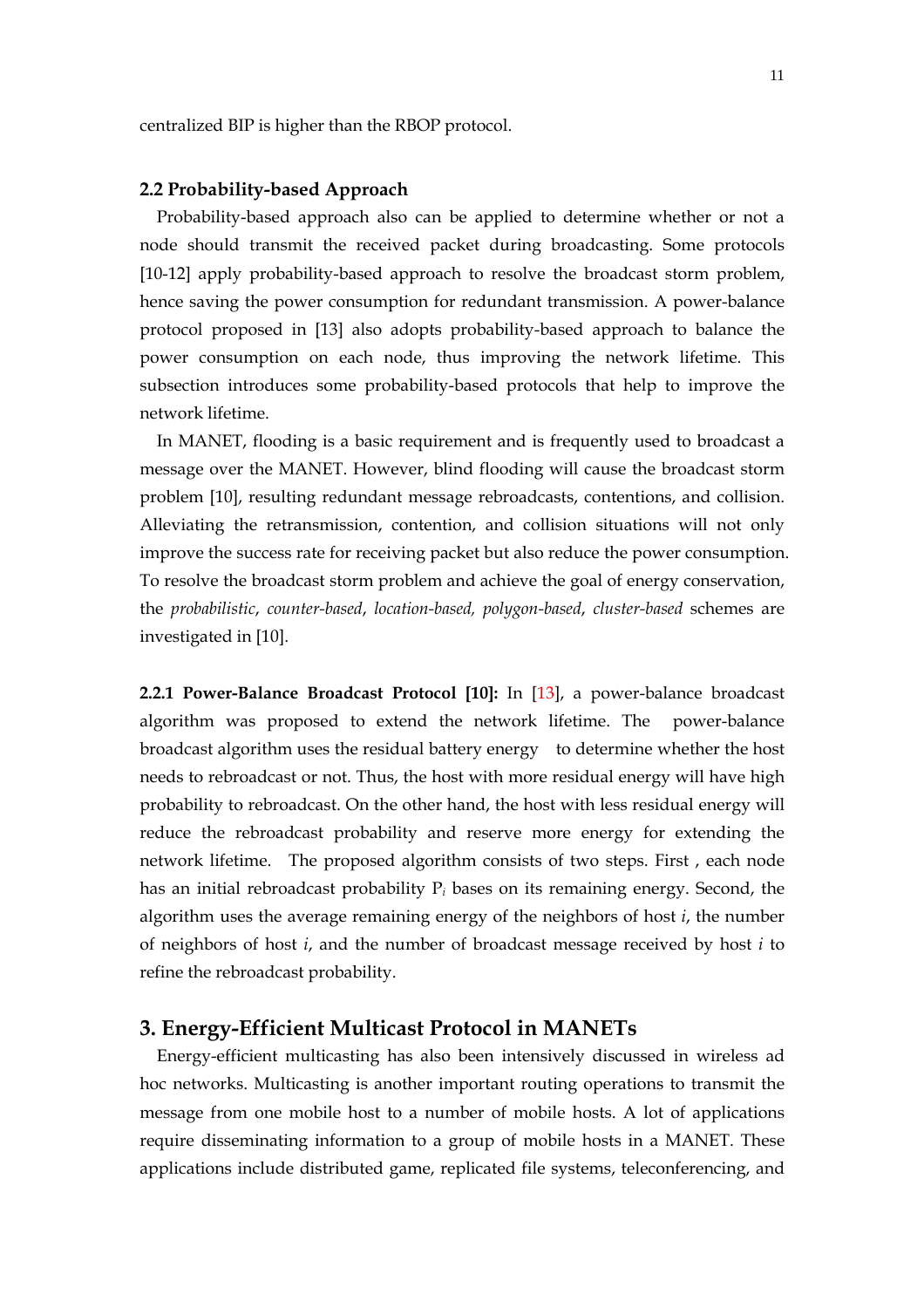so on. A single-source multicasting in MANET is defined by delivering multicast packets from single source node to all member nodes in a multi-hop communication manner. A multi-source multicasting is the one that each member can be the source of message sender of the other members. Although multicasting can be achieved by the multiple point-to-point routes; however, constructing a multicast topology for delivering the multicast packets always provides a better performance. A number of articles [20-21] recently investigate the multicast protocols in a MANET, by only considering how to reduce the tree level or the number of forwarding nodes. It is very important to take into consideration the factors of energy reservation and network lifetime to investigate the energy-efficient multicast protocol, because that wireless device in MANET is mainly limited and constrained by life of battery. According to the topology constructed in the previous protocols, existing energy efficient multicast protocols can be classified into *tree*-based and *cluster*-based protocols. This section reviews the existing power efficient multicast protocols for MANET.

## **3.1 Tree-based Energy-Efficient Multicast Protocol**

According to the number of source nodes in networks, existing tree-based energy-efficient multicast protocols are classified into two categories, the single-source and multi-source multicast protocols. Some articles construct the power-efficient multicast tree by pruning the broadcast tree which is established by existing power-efficient broadcasting protocols such as MST [2][3], BIP [1][8] and BLiMST [2]. By taking into consideration of power consumption of nodes in the broadcast tree, these protocols propose tree refining and/or pruning rules to construct a power-efficient multicast tree. Section 3.1.1 firstly reviews existing single-source multicast protocols. Section 3.1.2 reviews multi-source multicast protocols.

## **3.1.1 Single-Source Multicast Protocol**

**A. MIP (Multicast Incremental Power Algorithm)** [2]**:** Operations of MIP can be partitioned into three phases. In the first phase, a power-efficient broadcast tree is constructed by centralized BIP (*Broadcast Incremental Power*) algorithm, as described in Section 2.1.1.A. By considering the characteristic of wireless transmission, the second phase applies sweep operations to the constructed broadcast tree to eliminate the unnecessary transmission. Nodes in the broadcast tree are examined in ascending ID order and leaf nodes are ignored because they do not transmit. The non-leaf node with the lowest ID will be the first candidate for restructuring. If the candidate's transmission range can reach a neighbors node *k* and its downstream neighbor node *j*,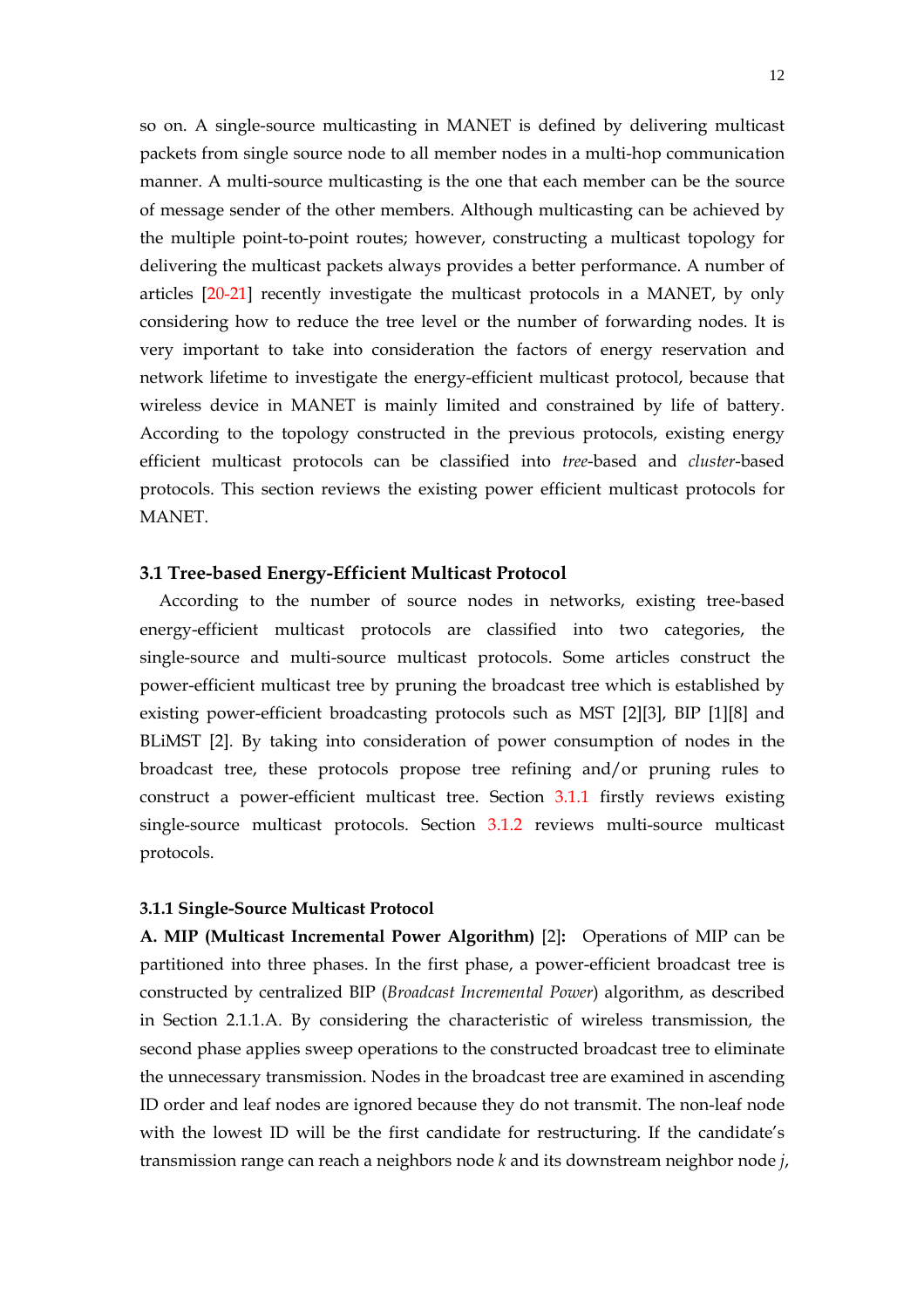then the link between node *j* and *k* can be eliminated. To obtain the multicast tree, the broadcast tree is pruned by eliminating all transmissions that are not needed to reach the members of the multicast group. More specifically, nodes with no downstream destinations will not transmit, and some nodes will be able to reduce their transmitted power. The similar technique can also be applied to broadcast trees produced by alternative algorithms, such as BLiMST (Broadcast Link-based MST), resulting in the algorithm of another energy-efficient multicast protocol MLiMST(Multicsat link-based MST) [2].

**B. S-REMiT (Distributed Energy-Efficient Multicast Protocol)** [14]**:** Different from the MIP protocol [2], S-REMiT tries to minimize the total energy cost for multicasting in a distributed manner. The S-REMiT algorithm is divided into two phases. In the first phase, S-REMiT uses minimum-weight spanning tree (MST) as the initial solution. In the second phase, S-REMiT tries to improve the energy efficiency of multicast tree by switching some tree nodes from their respective parent nodes to new corresponding parent nodes. In the first phase, the algorithm starts with each individual node as a fragment. Each fragment finds its adjacent edge with minimum weight and attempts to combine with the fragment at the end of the edge. Finally, an MST that combines all the fragments will be constructed in a distributed manner.

The second phase of S-REMiT is organized in rounds in order to reduce the energy consumption of the constructed MST. In each round, the Depth-First Search (DFS) algorithm is used to pass the S-REMiT token, which gives the permission to a node to refine the tree topology, improving the energy consumption of the tree. For each node *i* on the multicast tree *T* rooted by source *s*, S-REMiT uses E*i*(*T*, *s*) to evaluate energy metric cost of each node *i*, where

$$
E_i(T, s) = \begin{cases} E^T + K d_i^{\alpha} & \text{if } i \text{ is the source node;}\\ E^T + K d_i^{\alpha} + E^R & \text{if } i \text{ neither the source nor a leaf node;}\\ E^R & \text{if } i \text{ is a leaf node in } T; \end{cases}
$$

where *ET* denotes a constant that accounts for real-world overheads of electronics and digital processing, *ER* denotes the energy cost at the receiver side, *K* is a constant dependent upon the properties of the antenna, and  $\alpha$  denotes a constant which is dependent on the propagation losses in the medium. Let *TEC*(*T*, *s*) denote the total energy cost of nodes in multicast tree *T*. In a round, assume node *i* in MST obtains the S-REMiT token. The S-REMiT protocol is described in below.

#### **S-REMiT multicast protocol:**

**Step 1:** Node *i* selects a neighboring node *x* in MST that link *ix* has a highest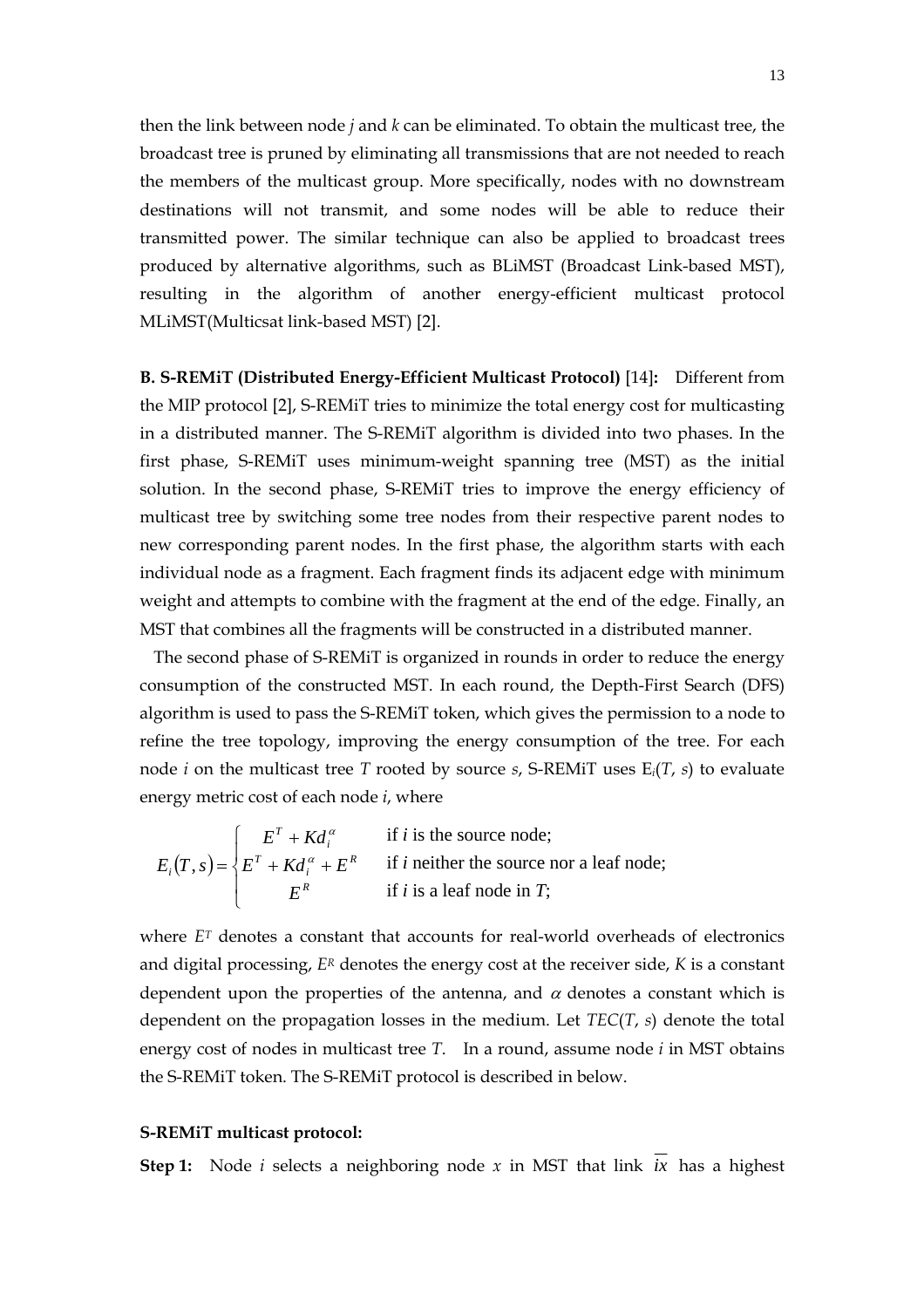energy cost tree. Node *i* then selects a new parent candidate *j* with the highest positive gain  $g_i^{x,j} := ((E_x(T,s) + E_j(T,s)) - (E_x(T',s) + E_j(T',s)))$ , which does not result in tree disconnection if node *i* replaces link *ix* with link  $\overline{ij}$ . If there is no such node *j* available, then it sets token with *flag=false*.

- **Step 2**: Node *i* replaces link  $\overline{ix}$  with link  $\overline{ij}$  and notifies nodes *j, x,* and its neighbors about the replacement.
- **Step 3***:*Node *i* passes the token to next hop node according to DFS algorithm.
- **Step 4:** If node *s* gets back the token with *flag* = *false*, which means that no energy *gains* in this DFS round, *s* will request all of the tree node to prune the redundant transmissions that are not needed to reach the members of the multicast group from the tree.



Figure 9: An example of executing S-REMiT protocol

Figure 9 gives an example of S-REMiT. The execution of Phase I will construct a MST *T* rooted by node 5 as shown in Fig. 9. Assume node 1 obtains the S-REMiT token, it selects node 2 from tree neighbors since link  $\overline{12}$  is the highest energy cost tree link of node 1. Then, node 1 will try to replace link 12 with some other link to reduce the total energy consumption of the tree. To achieve this goal, node 1 considers those communicative neighbors as candidates to refine the multicast tree. Node 1 selects node 4 from candidates and then evaluates the gain

$$
g_1^{2,4} := (E_1(T,5) + E_2(T,5) + E_4(T,5)) - (E_1(T',5) + E_2(T',5) + E_4(T',5)), \text{ where } T'
$$

denotes the tree after replacing link  $\overline{12}$  by link  $\overline{14}$ . In case that gain is positive, node 1 will replace link 12 by 14, and notifies its communicative neighbors about this change. Hereafter, node 1 passes the S-REMiT token to node 2 to refine the multicast tree.

**C. Reliable Energy-Efficient Multicast Protocol (RBIP)** [19]**:** The BIP, BLU, and BLiMST heuristic algorithms for computing energy-efficient trees for unreliable wireless broadcasting and multicasting were presented in [2]. In wireless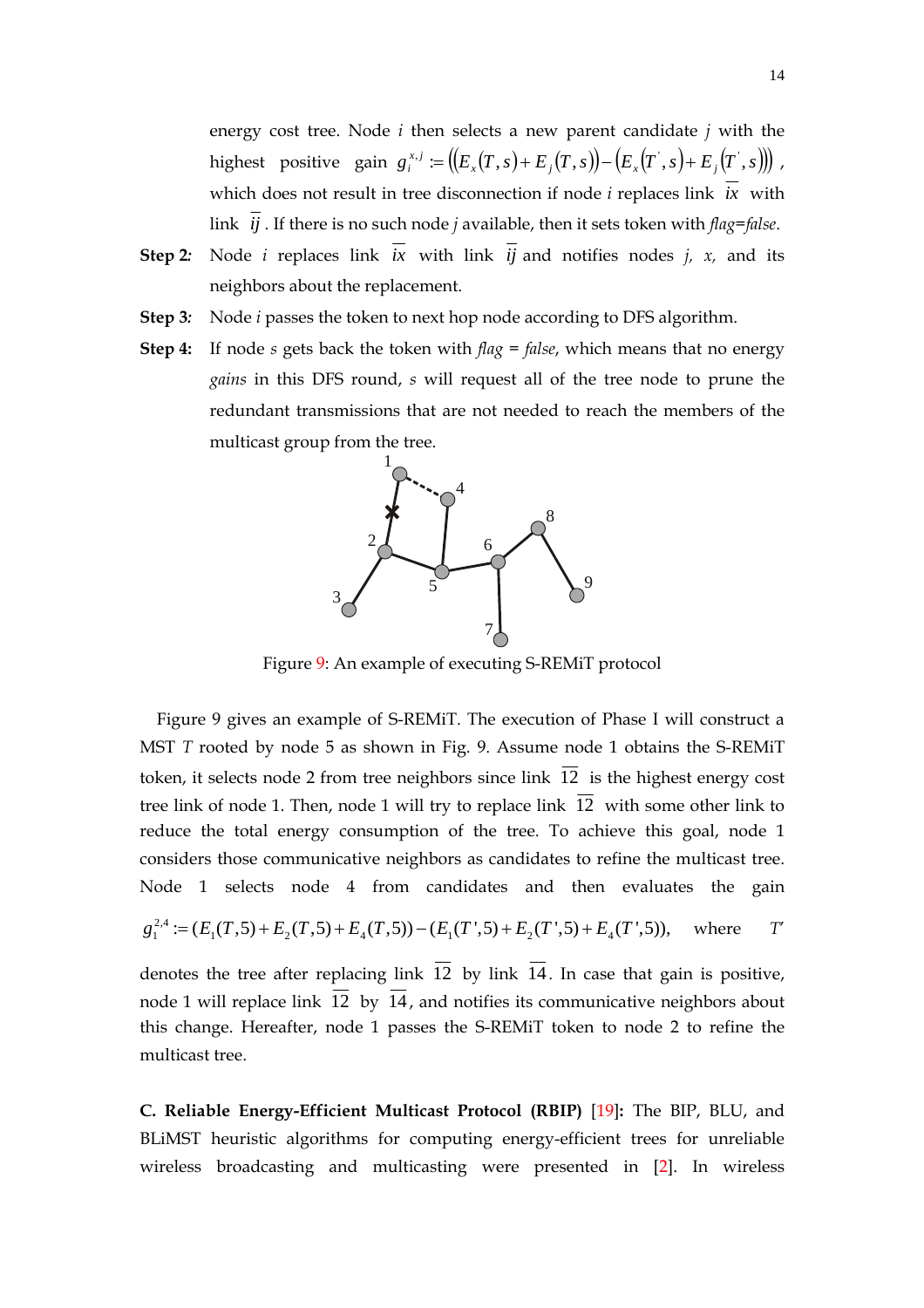environments, individual links often have high error rates. This results that reliable delivery potentially requires one or more retransmissions. Since the number of retransmissions needed clearly depends on the error rates of the associated links. Banerjee et al [19] present appropriate modifications to these algorithms, BIP, BLU and BLiMST, to compute energy efficient data delivery trees that take into account the costs for necessary retransmissions. Unlike most energy-efficient multicast protocols, this protocol selecting neighbors in the multicast tree is based not only on the link distance, but also on the error rates associated with the link.

Let  $p_{i,j}$  denote the packet error probability of link  $(i, j)$ . The expected number of transmissions to reliably transmit a single packet across this link is  $1/(1-p_{i,j})$ . The expected energy requirements to reliably transmit a packet across the link  $(i, j)$  is given by  $E_{i,j}$ (reliable) =  $E_{i,j}/(1-p_{i,j})$ . The computation of a minimum cost multicast tree will follow three steps as described in below.

- **Step 1:** Similar to Prim's algorithm, RBIP greedily adds links to an existing tree such that the incremental cost is minimized. However since RBIP works on reliable transmission costs, these costs are a function of both the link distance and link error rates. The RBIP algorithm iteratively adds the minimum cost link from the set of eligible links to an existing tree. Hereafter, an energy-efficient broadcast tree has been formed.
- **Step 2**: RBIP prunes those nodes from the tree that do not lead to any multicast group member. This processing is performed in a single post-order traversal.
- **Step 3:** Finally, the sweep operations are performed on the remaining tree in post-order. A node, *x* is transferred from being a child of its parent, *y* to being a child of its grand-parent, *z* if doing so reduces overall energy requirements for reliable packet transmission costs.

The paper also proposes two other reliable multicast protocols RBLU and RBLiMST which are the extensions of protocols BLU and BLiMST by considering  $E_{i,j}$ (reliable) as the link cost in constructing the broadcast tree. Then step 3 of RBIP can be applied to RBLU and RBLiMST to construct a reliable energy-efficient multicast tree.

## **3.1.2 Multi-Source Energy-Efficient Multicast Protocol [2]**

Multi-source multicasting problem is investigated in [2]. A multicast protocol G-REMiT is proposed [15] to reduce the energy cost for the constructed tree. The G-REMiT consists of two phases. Similar to S-REMiT protocol, G-REMiT constructs an MST in phase I then refines the MST in phase II to reduce the energy cost of the constructed multicast tree.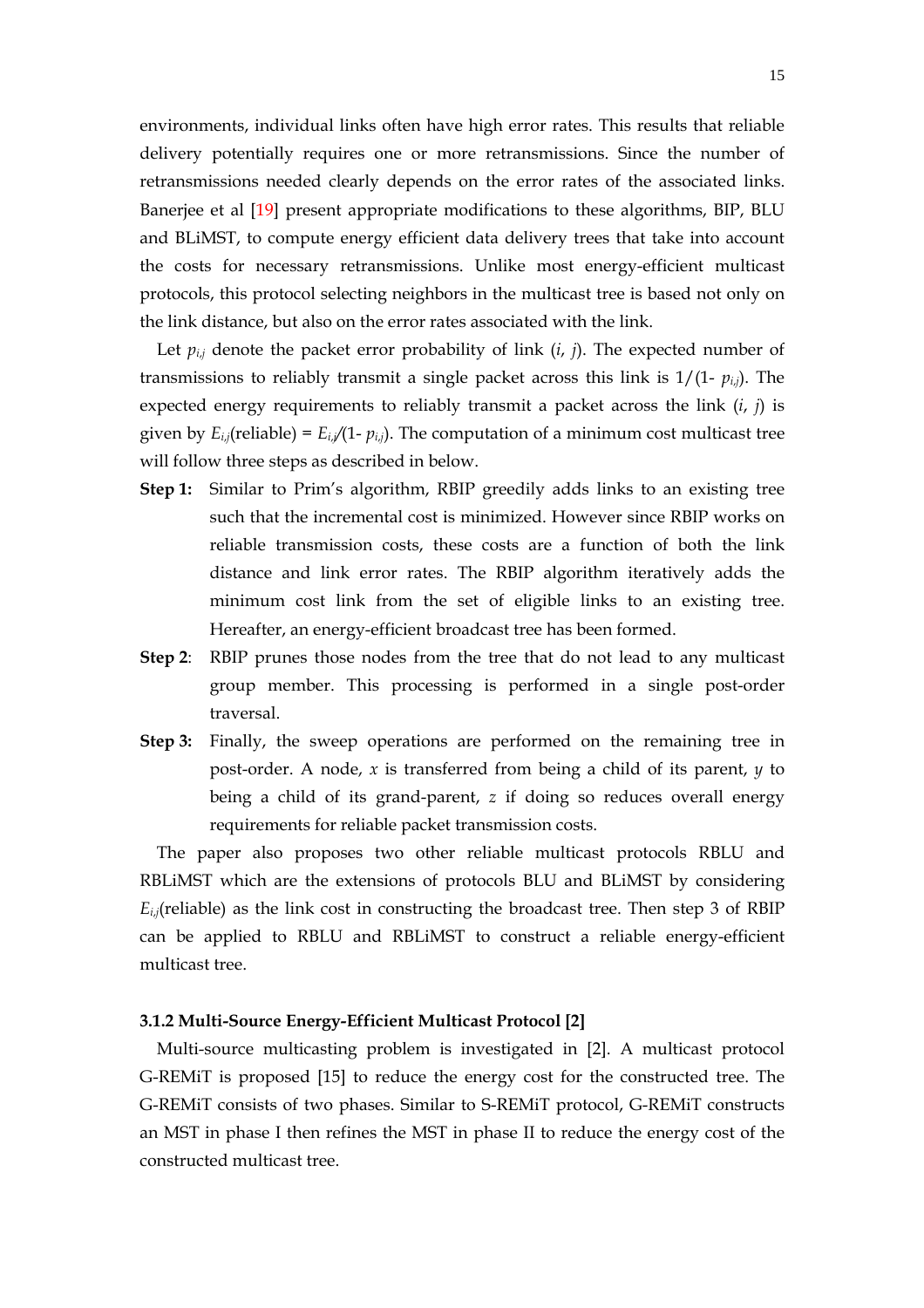The G-REMiT employs an equation to evaluate the weight of each node. The energy consumption of each node in multicast tree highly depends on the highest energy cost link and the second highest energy cost link. Take a multicast tree shown in Fig. 10 as an example. Let the first and second highest energy cost links of node 2 are links  $\overline{12}$  and  $\overline{24}$ , respectively. In case that node 1 is a source node, node 2 will receive the multicast packet from node 1 and then transmit to its neighboring nodes 3, 4, and 5. The power consumption thus depends on the link  $\overline{24}$ , which is the second highest energy cost link. However, in case that the source node is some other node rather than 1, node 2 will relay the message to neighboring nodes, including node 1. The power consumption of node 2 thus depends on the energy cost of link 12, which is the highest energy cost link. Thus, the energy cost of each node in MST thus could be evaluated by equation

$$
E_i = w_i[1](d_i[2])^{\alpha} + (|G| - w_i[1])(d_i[1])^{\alpha} + |G| E_{elec},
$$

where  $w_i[1]$  is the number of group nodes which depend on node *i* using the second furthest transmitted power to forward the multicast packets and *G* is the set of multicast group nodes; *d* [ *j*] *<sup>i</sup>* is the distance of the *j-*th furthest neighboring node of node *i*; *Eelse* is a constant that accounts for real-world overheads of electronics and digital processing.



Figure 10: An example of evaluating the gain

In Phase I, a link-based minimum weight spanning tree is constructed as the initial tree. The Phase II of G-REMiT improves the initial tree by exchanging some existing branches in the initial tree for new branches so that the total energy cost of the tree is lower. The difference of total energy cost of the trees before and after the branch exchange is called *gain*.

The second phase of S-REMiT is organized in rounds. In a round, assume node *i* in MST obtains the G-REMiT token. One of the farthest connected neighbor in MST, say *x*, will be selected by node *i*. Another node *j* will be selected from candidate nodes that are communicative neighbors but not tree neighbors of *i* in the tree. Node *i* will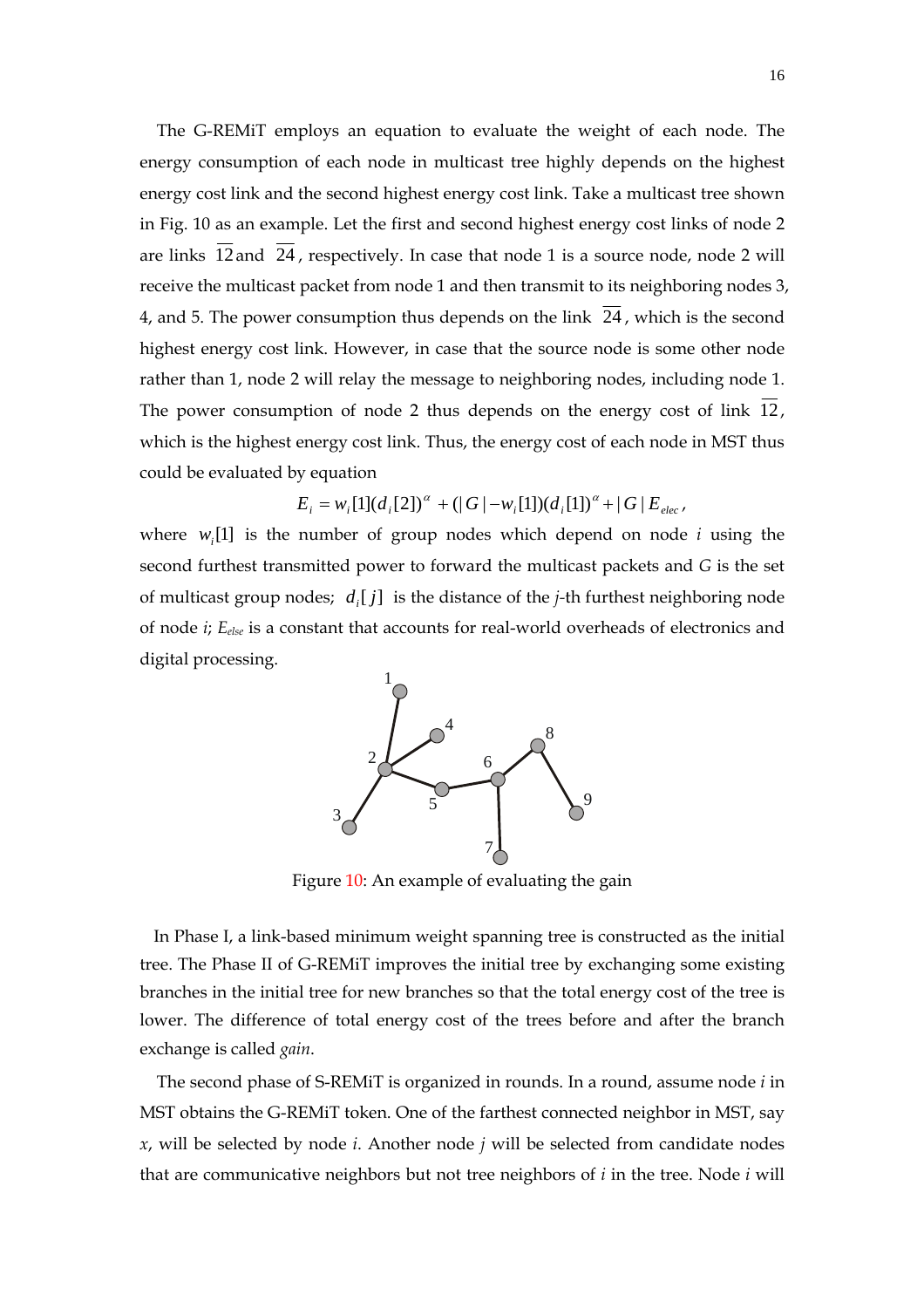replace link  $\overline{ix}$  by link  $\overline{ij}$  if this change improves the gain of power consumption of the tree.

Assuming that node *i* obtains the G-REMiT token. Each node evaluates its energy cost *Ei* according to parameters including its largest link distance and the power consumption of data transmitting and receiving. The following algorithm details the second phase of G-REMiT multicast protocol:

## **G-REMiT multicast protocol:**

- **Step 1:** Node *i* selects a farthest connected neighbor node *x* in tree. It there is no such node *x* available, go to step 6.
- **Step 2:** Node *i* selects a new candidate node *j* that is located in its communicative range, to estimate the saving energy cost, called *gain*, after the link changes from  $\overline{ix}$  to  $\overline{ij}$ . The gain  $g_i^{x,j} := (E_i + E_x + E_j) - (E_i + E_x + E_j)$ , where  $E_i, E_x, E_j$  respectively denote the energy cost at node *i*, *x*, and *j* in original tree, and  $E_i, E_x, E_j$  respectively denote the energy cost at node *i*, *x*, and *j* after link change.
- **Step 3:** Node *i* sends *Path\_Exploring(path\_gain)* message along *pathj,i.* Every node on the *pathj,i* may change *path\_gain* value if its longest link is on *pathj,i*, and forwards hop-by-hop along *pathj,i*. When node *i* gets back *Path\_Exploring*, it checks if *path\_gain* is positive. Node *i* will go back to the first step to select another node *x* if *path\_gain* is negative
- **Step 4:** Node *i* changes link  $\overline{ix}$  to link  $\overline{ij}$ .
- **Step 5:** Node *i* sends path-updating information along *pathx,i* to update local information of each node. Node *i* will locally broadcast to nodes located in its communicative range about the link change.
- **Step 6:** Node *i* passes the token to next node according to the DFS algorithm.



Figure 11: An example of executing G-REMiT protocol

Figure 11 gives an example of G-REMiT. The execution of Phase I will construct a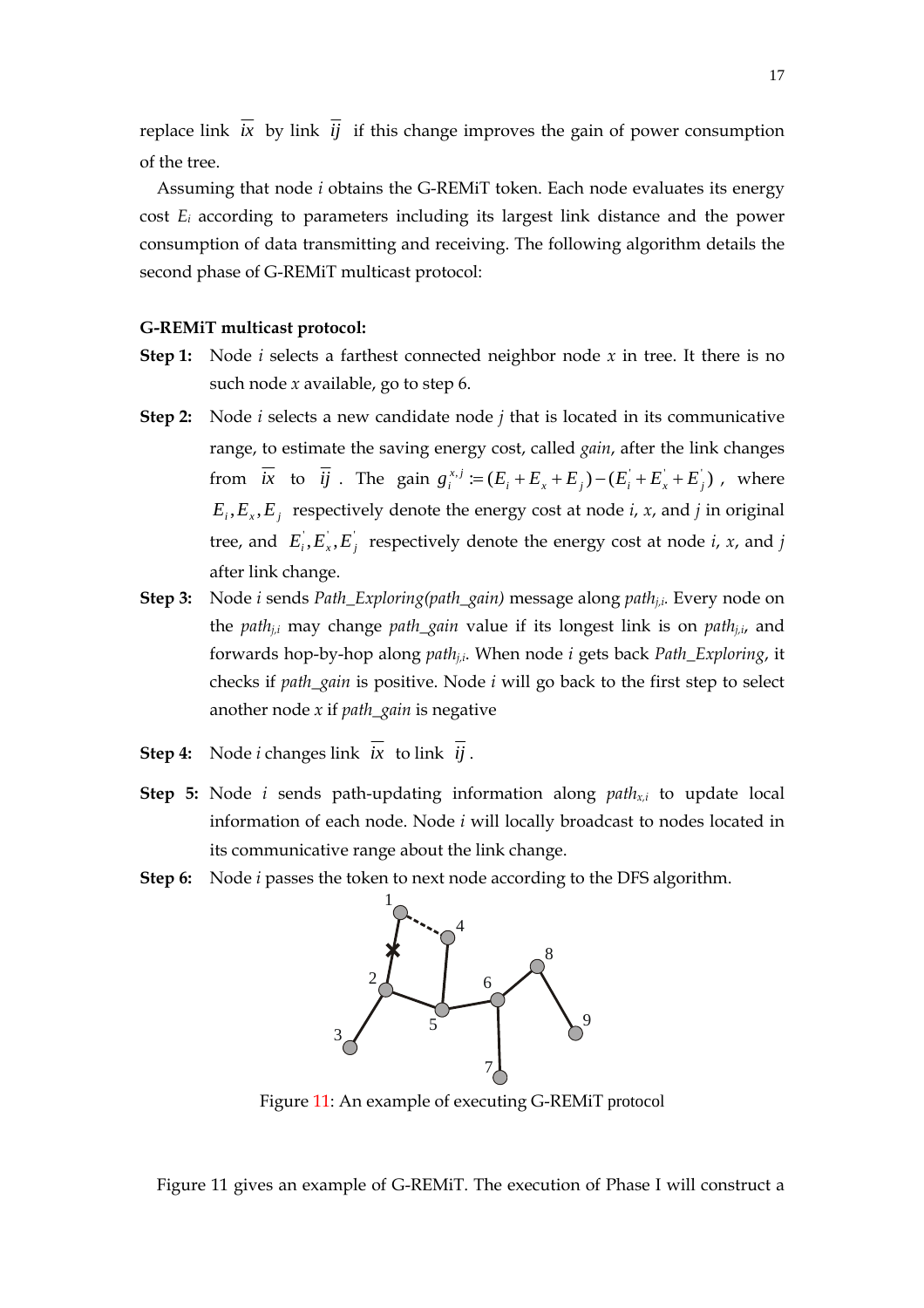MST as shown in Fig. 11. Assume node 1 obtains the G-REMiT token, it selects node 2 from tree neighbors since node 2 has a largest energy cost. Then, the node 1 replaces link  $\overline{12}$  with some other link to reduce the total energy consumption of the tree. Node 1 considers those communicative neighbors as candidates to refine the multicast tree. Node 1 selects node 4 from candidates and then evaluate the gain  $\coloneqq (E_1 + E_2 + E_4) - (E_1 + E_2 + E_4)$  $g_1^{2,4} := (E_1 + E_2 + E_4) - (E_1 + E_2 + E_4)$ , and check if the path gain of *Path*<sub>41</sub> is positive. In case that both gains are positive, node 1 will replace link  $\overline{12}$  by  $\overline{14}$ , and notifies its communicative neighbors about this change. Node 1 then passes the G-REMiT token to node 2 to refine the multicast tree.

The article proposes a distributed multicast protocol that dynamically refines the tree topology to reduce the energy consumption of tree node and extend the network lifetime. However, operations designed for preventing the constructed tree from disconnection also creates a lot of control overheads.

## **3.2 Cluster-based Power Efficient Multicast Protocol** [16]

A large amount of mechanisms have been proposed for reducing the packet retransmission in previous research. Cluster management has been widely discussed to alleviate the packet flooding phenomenon. A network can be partitioned into several clusters each consists of a header, gateway (optional), and members. Information of two clusters can be directly exchanged by their headers if their distance is smaller than the communicative range, or relayed by gateway, which is a common member shared by more than one clusters. Cluster headers and gateways can be treated as the nodes of backbone of network, responsible for relaying broadcast (or multicast) packets to all nodes (or all multicast members), preventing large amount of packet retransmission and thus saving power consumption.

C. Tang *et al.* [16] applies the existing ODMRP [17] protocol on cluster topology to achieve the purpose of energy efficient multicast communication. Firstly, a clustering protocol is proposed for constructing cluster where all nodes are capable of communicating with each other within its cluster. After executing the clustering algorithm, the network has been partitioned into a set of disjoint clusters with a cluster head in each cluster. The cluster heads can be thought of as supernodes and they form a supernode network topology. The adaptation of ODMRP multicast protocol is proposed for the supernode topology. For balancing the energy consumption, nodes in cluster take turn to become cluster header using some round robin schedule. The work in [16] takes advantages of balancing energy consumption from cluster management and the good multicast features of existing multicast protocol to develop a power-efficient multicast protocol.

Based on the constructed supernode topology, the work in [16] proposes an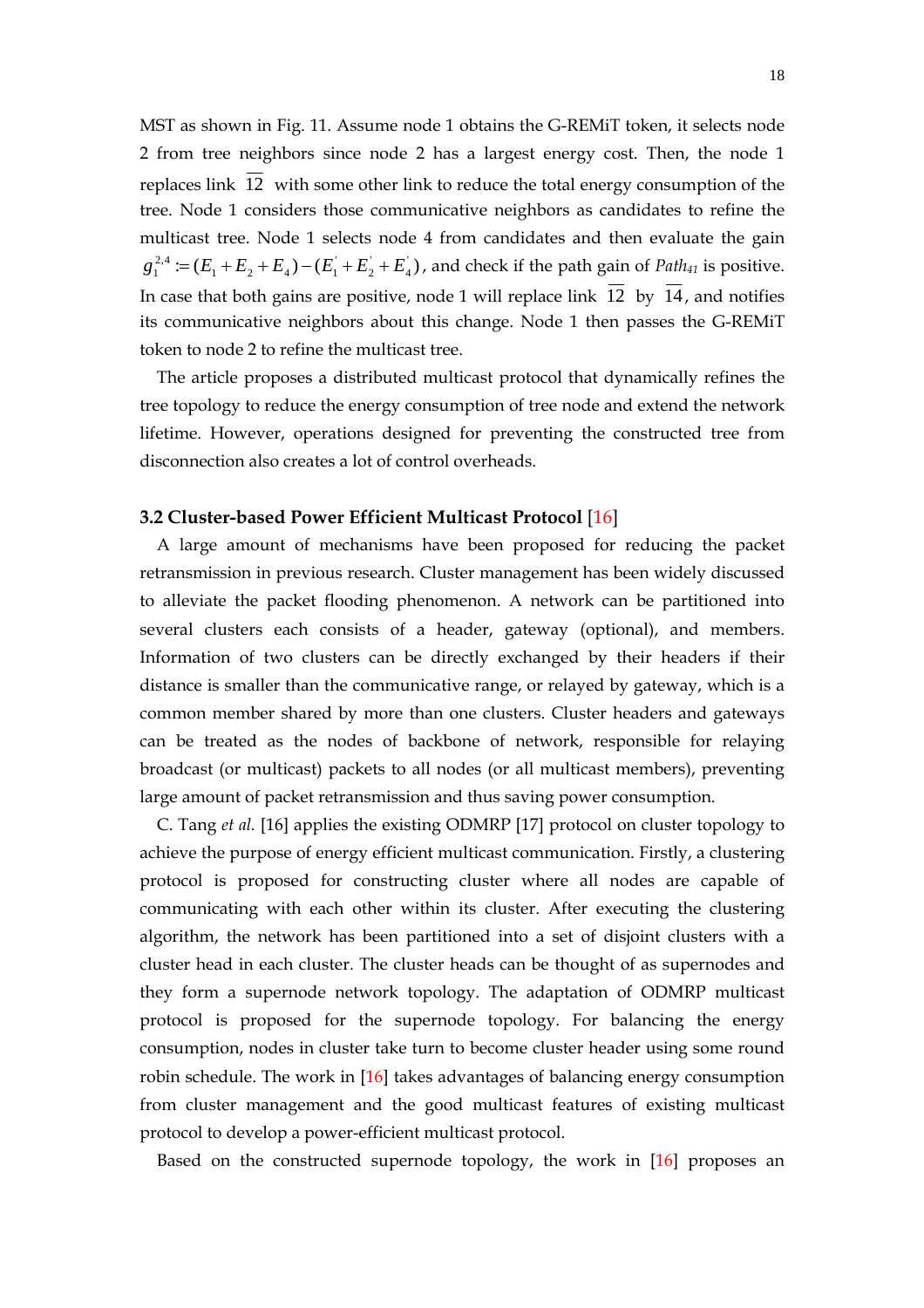adaptation scheme by using the existing ODMRP protocol to achieve the purpose of energy conservation multicasting. Packets flow from sender to its cluster header, then along the supernode topology, and finally get disseminated within clusters. The following gives an example to illustrate the adaptation scheme. In Figure 12, a multicast source node *S* intends to send multicast packet to receivers {*M1*, *M2*, *M3*, *M4*, *M5*, *M6*, *M7*}. Node *S* firstly broadcast the message to all nodes within the same cluster. On receiving the multicast packets, header *H*1 then forwards the packets to headers  $H_2$  and  $H_4$  along the supernode topology. The multicast packets thus can be received by all receivers from their header.



Figure 12: Adaptation of ODMRP protocol

The multicast data transmission highly relies on the supernode topology. Nodes in a cluster may take turn to play the header role, balancing the power consumption of nodes in the same cluster. However, supernode election in clustering process does not take into consideration the energy cost among headers. This may introduce large energy cost for transmitting multicast packets on supernode topology.

## **4. Conclusions and Future Works**

Mobile ad hoc networks comprise mobile nodes that are power constrained as they operate with restricted battery power. Energy consumption is one of the most important issues in ad hoc networks. Selection of nodes to be active and control of the emitted transmission power are the most important issues in designing an energy efficient protocol in MANETs. Broadcast and multicast routings are important operations in network layer. Developing energy efficient broadcast and multicast routing protocols benefits to reduce the power consumptions of nodes and hence improve the network lifetime.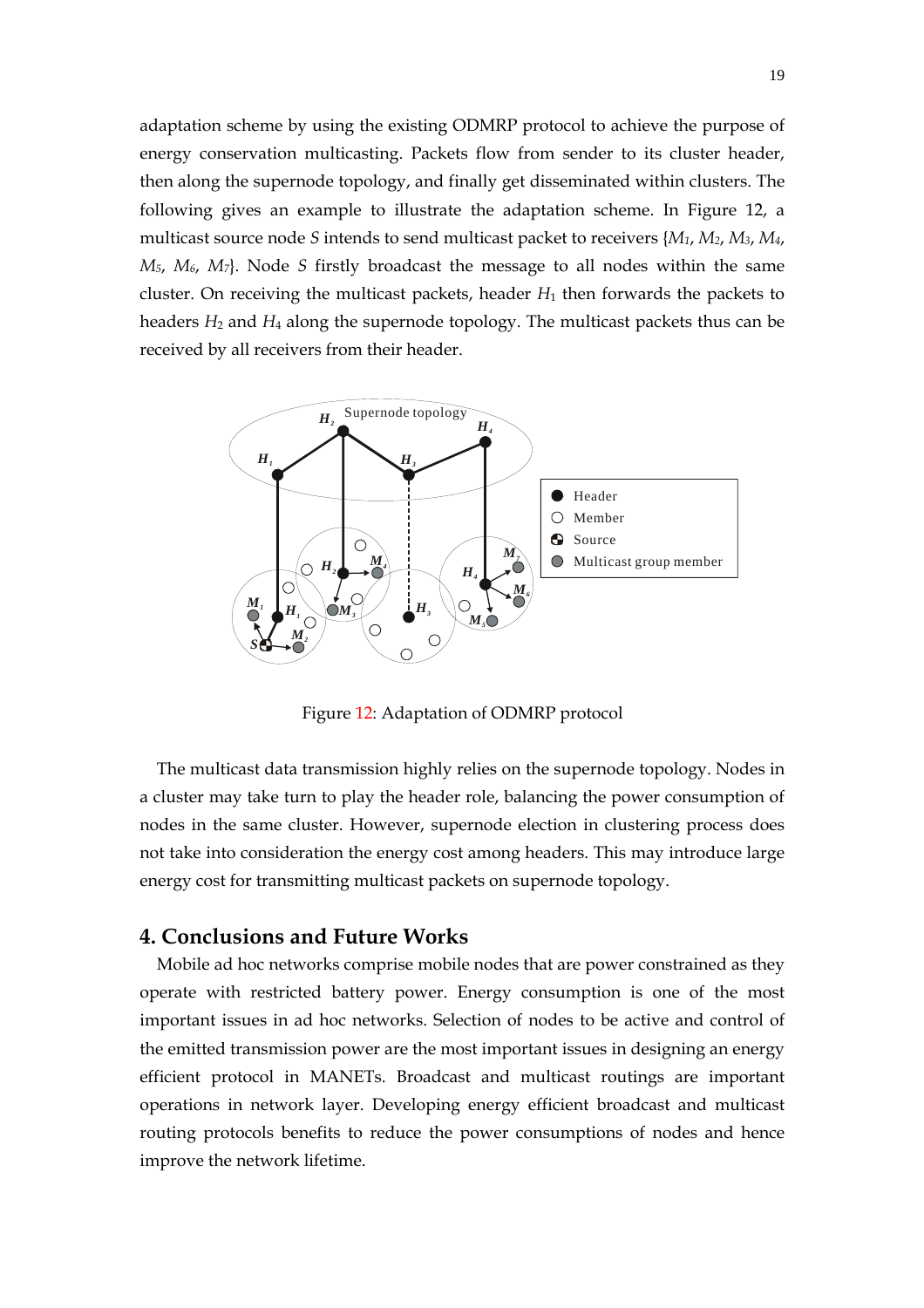|                                 |              | Probabilistic |         |               |                  |         |
|---------------------------------|--------------|---------------|---------|---------------|------------------|---------|
|                                 |              | Approach      |         |               |                  |         |
| Protocol<br>Property            | Centralized  | Distributed   | Integer | <b>Static</b> | <b>Broadcast</b> | Power-  |
|                                 | algorithm    | algorithm     | program | network       | Storm            | Balance |
|                                 |              |               | ming    |               |                  |         |
| Centralized BIP [1]             | ∨            |               |         |               |                  |         |
| $EWMA$ [3]                      | ∨            |               |         |               |                  |         |
| IP $[4]$                        | $\checkmark$ |               | $\vee$  |               |                  |         |
| Minimum-Energy Broadcast in     | $\checkmark$ |               |         | $\vee$        |                  |         |
| Static MANET [5]                |              |               |         |               |                  |         |
| MST-based Heuristic in Static   | $\checkmark$ |               |         | $\vee$        |                  |         |
| <b>MANET</b> [6]                |              |               |         |               |                  |         |
| Weighted Steiner tree-based [7] | ∨            |               |         | $\vee$        |                  |         |
| $DIST-BIP[8]$                   |              | $\checkmark$  |         |               |                  |         |
| RBOP <sub>[9]</sub>             |              | ∨             |         |               |                  |         |
| Alleviating "Broadcast Storm    |              |               |         |               | $\vee$           |         |
| Problem" [10-12]                |              |               |         |               |                  |         |
| Power-Balance Broadcast         |              |               |         |               |                  | $\vee$  |
| Protocol [11]                   |              |               |         |               |                  |         |

**Table 1.** A summary of energy-efficient broadcast protocols

**Table 2:** A summary of energy-efficient multicast protocols

| Protocol <sup>-</sup><br>Property | topology         | Pruning or<br>refining rules | Source in<br>tree | <b>Characteristics</b>                     |
|-----------------------------------|------------------|------------------------------|-------------------|--------------------------------------------|
| $MIP$ [2]                         | Tree             | Yes                          | Single            | Power-Efficient                            |
| S-REMiT [14]                      | Tree             | Yes                          | Single            | Power-Efficient                            |
| <b>RBIP</b> [19]                  | Tree             | N <sub>o</sub>               | Single            | Reliable and Power-Efficient               |
| G-REMiT[15]                       | Tree             | Yes                          | Multiple          | Group Communication and<br>Power-Efficient |
| <b>CBMP</b> [16]                  | Cluster/Tre<br>e | Yes                          | Multiple          | Clustering and Power-Efficient             |

This Chapter reviews existing important energy-efficient broadcast and multicast protocols. Table 1 summarizes all reviewed energy-efficient broadcast protocols in this Chapter. According to their difference in mechanisms, the broadcast routing protocols are categorized into two families: tree-based and probability-based approaches. The tree-based broadcast routing protocols [1-9] construct a *minimum-energy* broadcast tree by greedily selecting some nodes from networks and control their power level to maintain a broadcast tree with minimal cost of energy consumption. By applying the probability-based approach, another family of protocols [10-13] is developed to reduce the power consumption, alleviate the broadcast storm situation, or balance the power consumptions. In addition to the study of broadcast routing protocols, this Chapter also investigates some important energy-efficient multicast protocols. Table 2 summarizes all reviewed energy-efficient multicast protocol. According to the constructed topology, existing power-efficient multicast protocols are classified into tree-based and cluster-based protocols. The tree-based multicast protocols [2][14][15][19] consider the power consumption issue and obtain an energy-efficient multicast tree by applying refining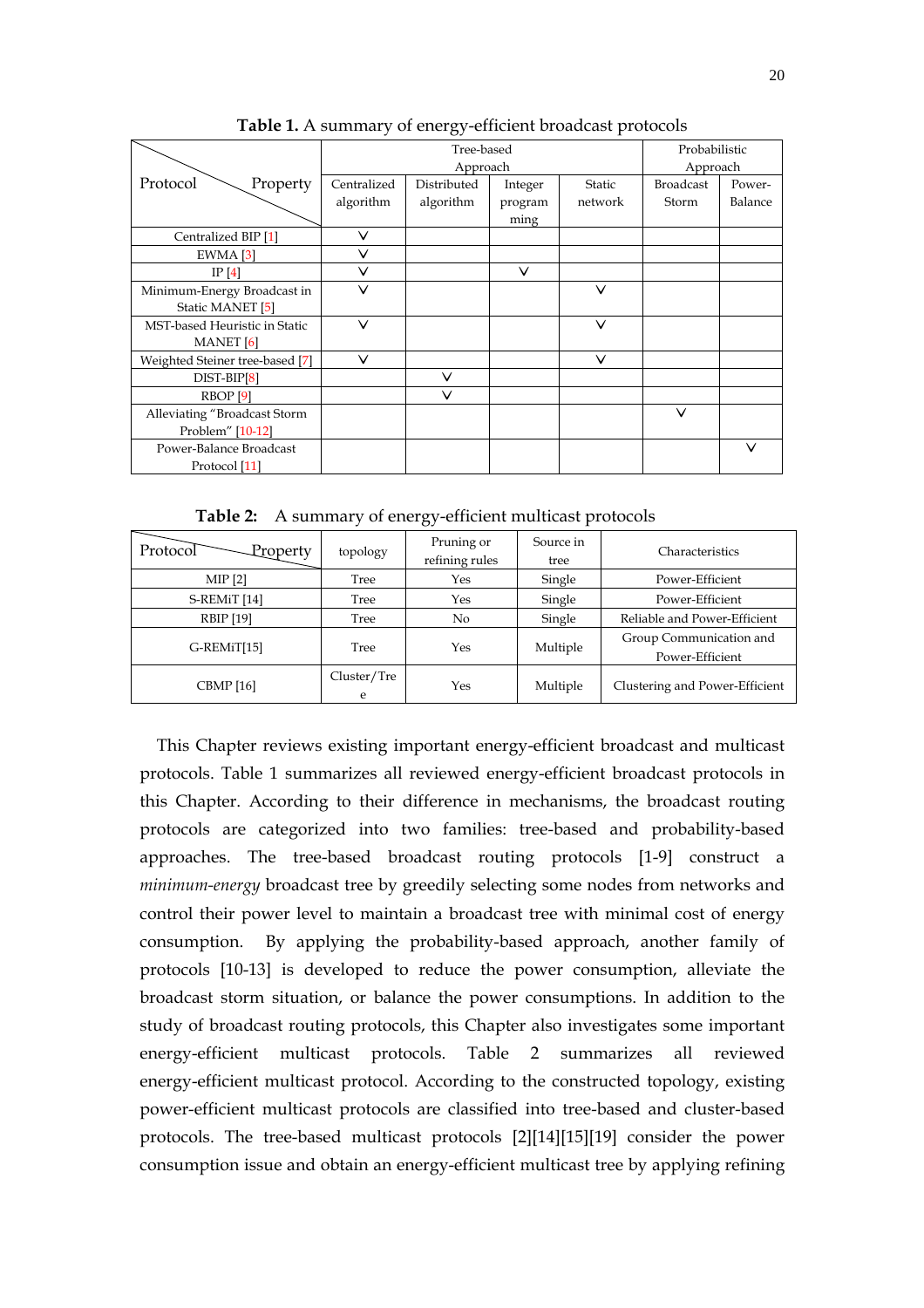and pruning rules to the existing energy-efficient broadcast tree. Another approach that use cluster topology to achieve the goal of energy efficient multicasting is also investigated in this Chapter.

A lot of protocols address the broadcast and multicast problem with the goal of less power consumptions, but most of existing approaches are developed under the assumption of low mobility. Therefore, some possible future works are discussed as follows. (1) One possible future work is how to design energy-efficient broadcast and multicast tree maintenance mechanisms with the mobility-tolerant capability. Since ad hoc network is characterized by highly dynamic topology, the impact of mobility should be incorporated into the protocol design, especially for some applications of wireless sensor networks; for instance, the object-tracking problem. Improved performance can be obtained by jointly considering the node failure, node move, and node join situations. To design tree maintenance protocols by reconstructing and reconfiguring the tree or cluster topologies with minimal change of original topology. (2) One big challenge of protocol design in MANET is how to develop a reliable broadcast and multicast routing protocols to simultaneously concern the energy consumption cost and the number of packet retransmissions. (3) One interest topic in the future research is how to investigate the energy-efficient broadcast and multicast routing protocols by fully adopting the location information. Several algorithms have been known for providing node's location information in ad hoc and/or sensor networks. Location information is likely to be useful in calculating the node mobility and the power level required in maintaining the constructed energy-efficient topology. (4) In addition, the use of directional antenna may get benefit from the elimination of unnecessary interference and the less power consumption by focusing the transmitting power in a specific direction. Involving directional antenna and location information in the design of broadcast and multicast routing protocols expectably provides advantages of increasing the network life time. Consequently, how to utilize the location information with joint consideration of mobility, unreliable transmission, and the use of directional antenna will possibly be the next challenge to the design of energy efficient broadcast and multicast protocols.

## **5. References**

- [1] R. J. Wilson and J. J. Watkins, Graphs: an introductory approach: a first course in discrete mathematics. John Wiley and Sons. Inc. (1990)
- [2] J. Wieselthier, G. Nguyen, and A. Ephremides, "On the Construction of Energy-Efficient Broadcast and Multicast Trees in Wireless Networks", in Proc. *IEEE Infocom'2000*, Tel Aviv, Israel, pp. 585–594, 2000.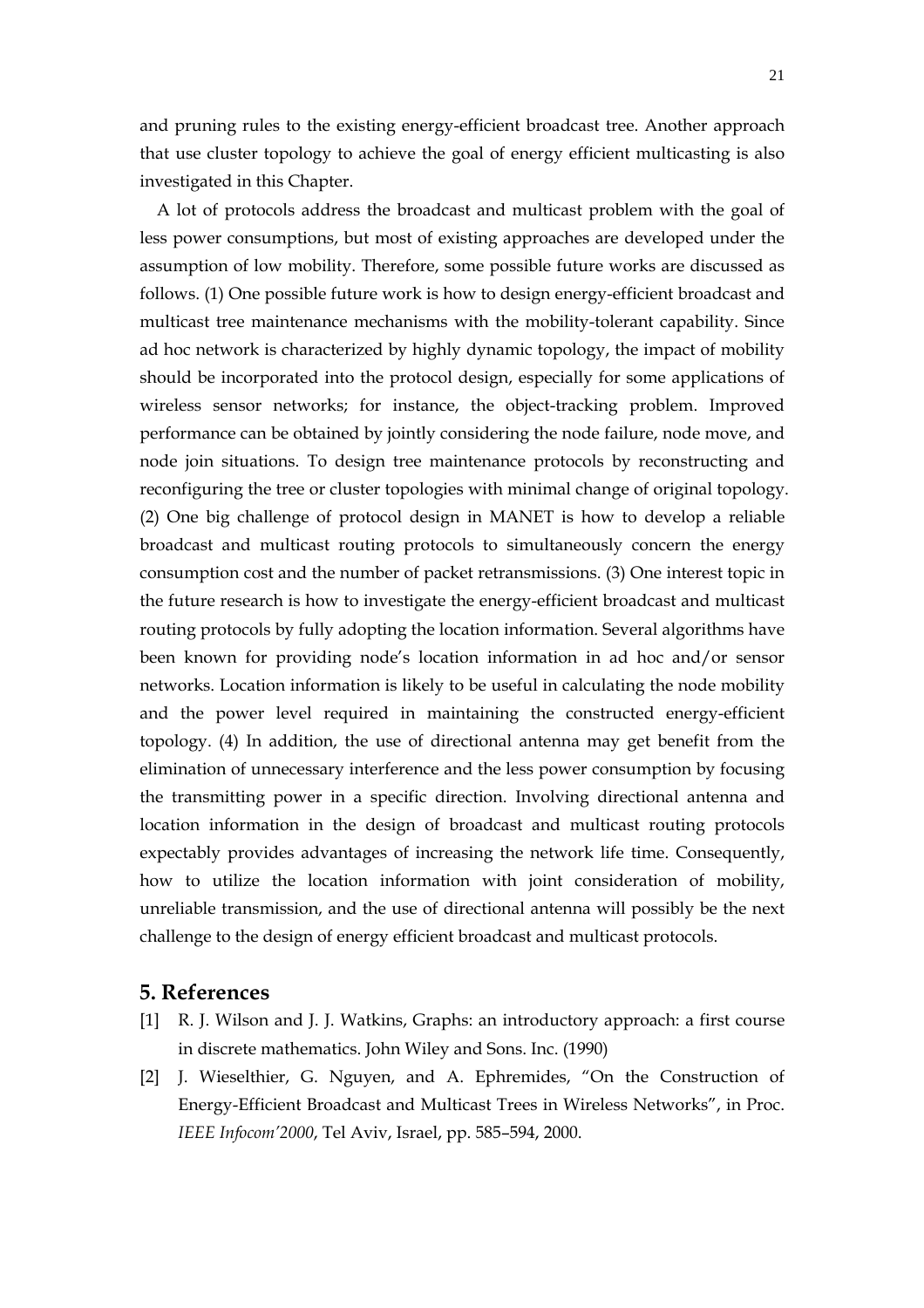- [3] Mario Cagalj, Jean-Pierre Hubaux and Christian Enz, "Minimum-Energy Broadcast in All-Wireless Networks: NP-Completeness and Distribution Issues", In Pro. *ACM MobiCom 2002*, Atlanta, Georgia, pp. 172 – 182, Sep. 2002.
- [4] A.K. Das, R.J. Marks, M. El-Sharkawi, P. Arabshahi, and A Gray, "Minimum Power Broadcast Trees for Wireless Networks: Integer Programming Formulations", in Proc. *IEEE Infocom'2003*, Vol. 2, pp. 1001 - 1010, 2003.
- [5] P.-J. Wan, G. Calinescu, X.-Y. Li, and O. Frieder, "Minimum-energy broadcast routing in static ad hoc wireless networks", in Proc. *IEEE Infocom'2001*, Vol. 2, pp. 1162 - 1171, April 2001.
- [6] A.E.F. Clementi, G. Huiban, G. Rossi, Y.C. Verhoeven, and P. Penna, "On the Approximation Ratio of the MST-based Heuristic for the Energy-Efficient Broadcast Problem in Static Ad-Hoc Radio Networks", in Proc. *PDPS'03: Parallel and Distributed Processing Symposium*, pp. 222 – 229, April 22-26, 2003.
- [7] D. Li, X. Jia, and H. Liu, "Energy Efficient Broadcast Routing is Static Ad Hoc Wireless Networks," *IEEE Trans. on Mobile Computing*, Vol. 3, No. 1, pp. 144-151, Apr.-June. 2004.
- [8] J. Wieselthier, G. Nguyen, and A. Ephremides, "Distributed Algorithms for Energy-Efficient Broadcasting in Ad Hoc Networks", in Proc. *MILCOM 2002*, Vol. 2 , pp. 7-10, Oct. 2002.
- [9] J. Cartigny, , D. Simplot, and I. Stojmenovic, "Localized Minimum-Energy Broadcasting in Ad-Hoc Networks", in Proc. *IEEE Infocom'2003*, Vol. 3, pp. 2210 - 2217, 2003.
- [10] Y.-C. Tseng, S.-Y. Ni, Y.-S. Chen, and J.-P. Sheu, "The Broadcast Storm Problem in a Mobile Ad Hoc Network," *ACM Wireless Networks*, Vol. 8, No. 2, pp. 153-167, March 2002.
- [11] Y. Sasson, D. Cavin, and A. Schiper, "Probabilistic Broadcast for Flooding in Wireless Mobile Ad Hoc Networks," in Proc. *IEEE WCNC'2003*: *Wireless Communications and Networking*, Vol. 2, pp. 1124-1130, Mar. 2003.
- [12] M.-T. Sun; W. Feng, and T.-H. Lai, "Location Aided Broadcast in Wireless Ad Hoc Networks," in Proc. *IEEE GLOBECOM'2001*: *Global Telecommunications Conference*, Vol. 5, pp. 2842-2846, Nov. 2001.
- [13] Jang-Ping Sheu, Yu-Chia Chang, and Hsiu-Ping Tsai, "Power-Balance Broadcast in Wireless Mobile Ad Hoc Networks", in Proc. *EW2004: European Wireless Conference*, Spain, Feb. 2004.
- [14] Bin Wang and Sandeep K. S. Gupta, "S-REMiT: A Distributed Algorithm for Source-based Energy Efficient of Multicasting in Wireless Ad Hoc Networks", *Proc. of IEEE 2003 Global Communications Conference (GLOBECOM), San Francisco,* CA, Vol. 6, pp. 3519 – 3524, Dec. 2003.